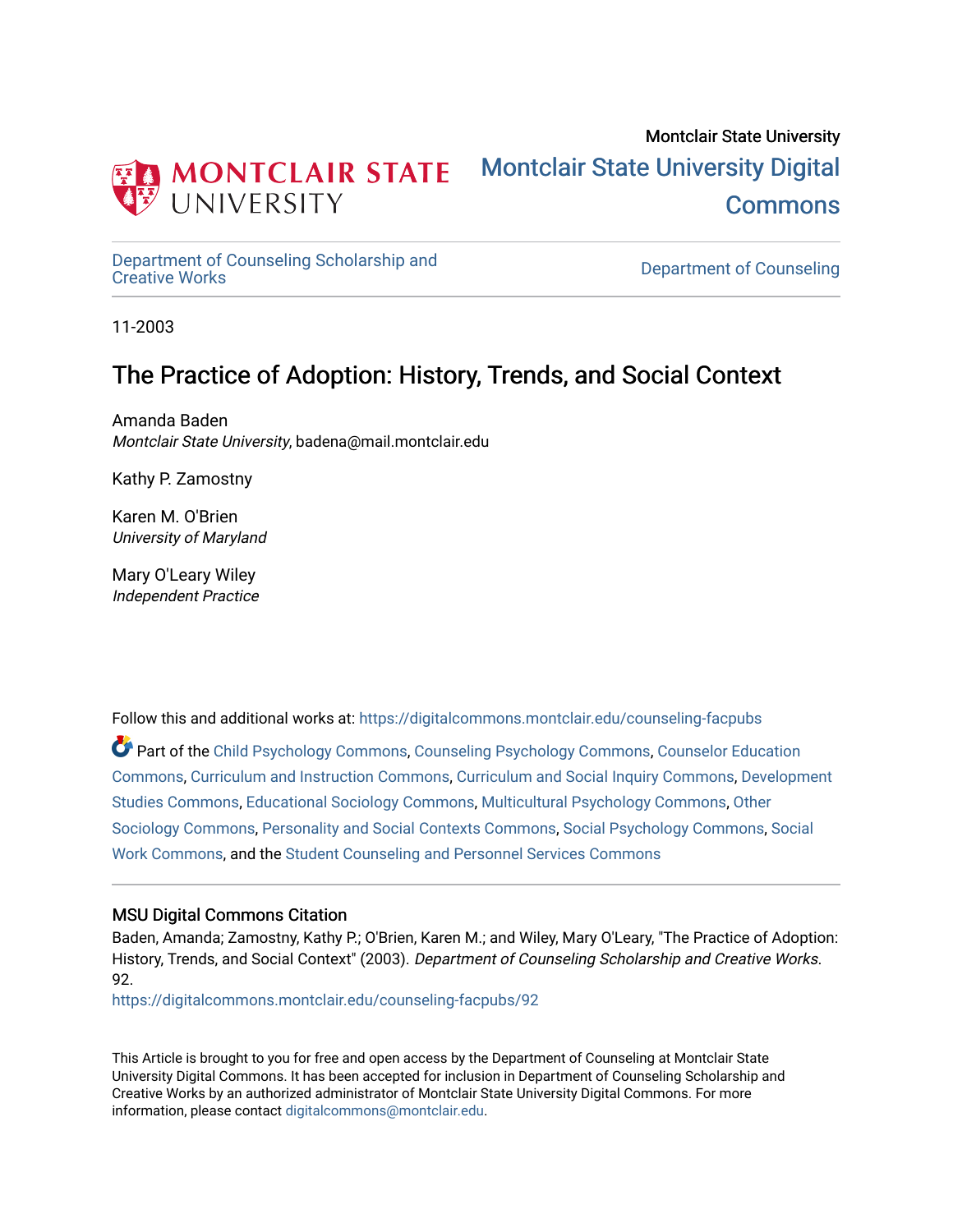# 10.1177/0011000003258061 THE COUNSELING PSYCHOLOGIST / November 2003 Zamostny et al. / PRACTICE OF ADOPTION **ARTICLE The Practice of Adoption History, Trends, and Social Context**

Kathy P. Zamostny Karen M. O'Brien *University of Maryland*

Amanda L. Baden *Montclair State University*

Mary O'Leary Wiley *Independent Practice*

*This article presents an overview of the practice of adoption to counseling psychologists to promote clinical understanding of the adoption experience and to stimulate research on adoption. The article includes definitions of adoption terminology, important historical and legal developments for adoption, a summary of adoption statistics, conceptualizations of adoption experience, themes and trends in adoption outcome research related to adoptees and birthparents, and selected theoretical models of adoption. The importance of considering social context variables in adoption practice and research is emphasized.*

Adoption's long and rich history and its highly varied and sometimes controversial contemporary practice have captured the attention of scholars and practitioners in many fields including social work, psychiatry, anthropology, and law (Brodzinsky, Smith, & Brodzinsky, 1998). Surprisingly, psychology has been less active in the field of adoption with regard to practice and research. Arguably, lack of attention to adoption issues in the training and practice of psychologists limits the ability to meet the mental health needs of adoption triad members (Sass & Henderson, 2000), while psychology's relative lack of involvement in adoption research limits an understanding of adjustment to adoption (Brodzinsky et al., 1998).

This article provides an overview of the practice of adoption for counseling psychologists. Specifically, the article defines adoption terminology, highlights important historical and legal developments relevant to adoption, presents adoption statistics, discusses conceptualizations of adoption experi-

THE COUNSELING PSYCHOLOGIST, Vol. 31 No. 6, November 2003 651-678 DOI: 10.1177/0011000003258061 © 2003 by the Division of Counseling Psychology.

The authors express appreciation to David A. Petersen and Richard M. Lee for helpful feedback, and to the University of Maryland Counseling Center for providing release time to the first author in support of this project. Correspondence should be addressed to Kathy P. Zamostny, University Counseling Center, University of Maryland, College Park, MD 20742; e-mail: kz2@ umail.umd.edu.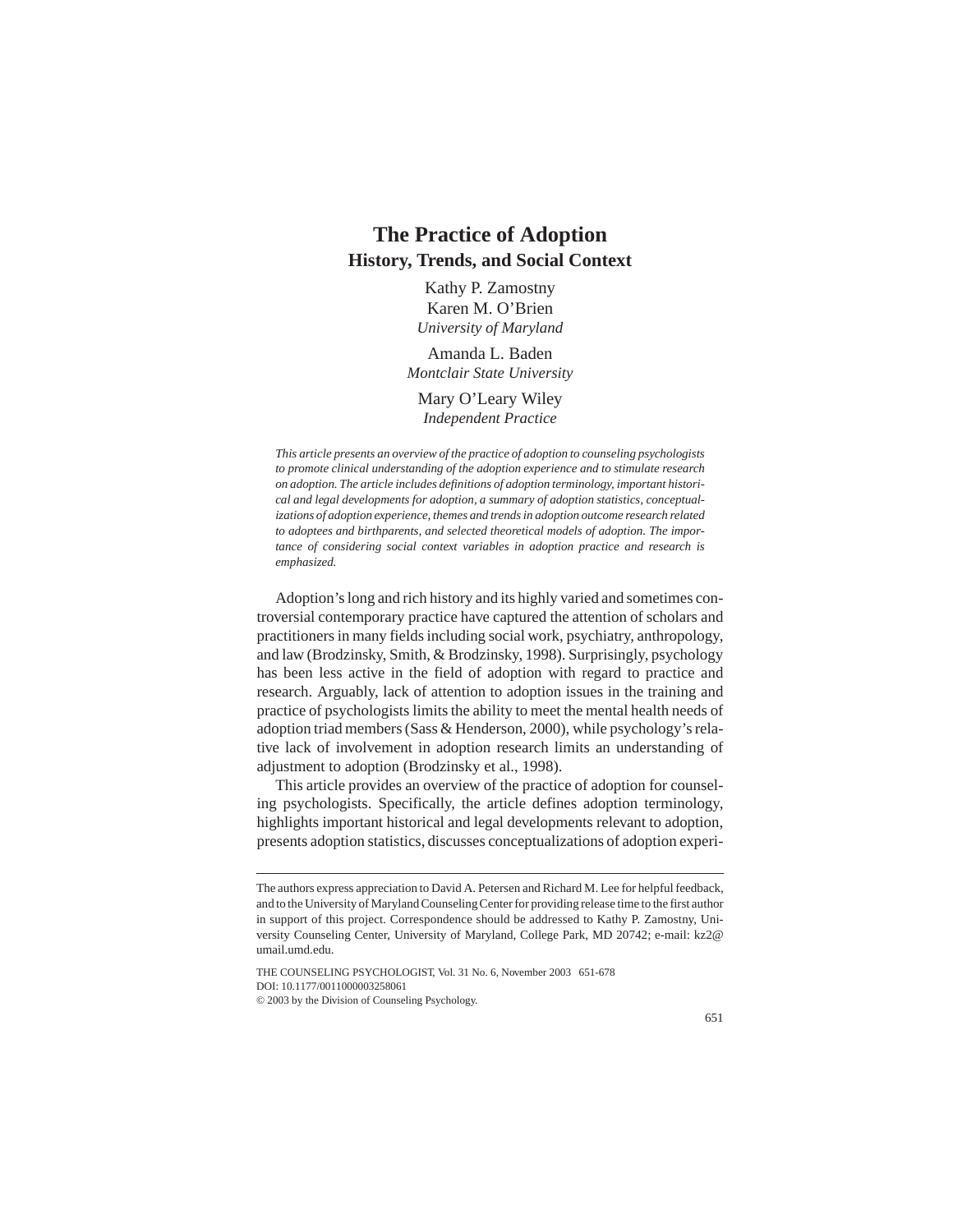ence, reviews themes and trends in adoption outcome research, and summarizes selected theoretical models of adoption. Emphasis is placed on a social context perspective for conceptualizing and studying adoption. It is our hope that this overview promotes greater clinical understanding of the adoption experience and stimulates research on adoption-related questions.

#### **ADOPTION TERMINOLOGY**

The term *adoption* can refer to a personal act, a legal process, or a social service (Cole & Donely, 1990). As a personal act, adoption involves three sets of participants collectively known as the adoption triad—the adoptee, the birth family, and the adoptive family—and is now thought of as a lifelong process rather than a single act (Brodzinsky et al., 1998; Rosenberg, 1992; Silin, 1996; Smith & Howard, 1999). As a legal process, adoption has been defined as "the method provided by law to establish the legal relationship of parent and child between persons who are not so related by birth" (Child Welfare League of America, 1978). Adoption as a social service addresses the needs of adoption triad members through such steps as identifying and legally freeing children to be adopted, selecting and preparing families for adoption, preparing and placing children in adoptive families, and providing postplacement and postadoptive services (Cole, 1985).

A variety of adoption types are practiced in the United States today. *Domestic adoptions*(adoptions of American children) can be either public or private adoptions. *Public adoptions* (foster care) involve children in state child welfare systems who cannot be returned to their birth families for safety or other reasons. *Private domestic adoptions* can be arranged through nonprofit agencies that are licensed by the state or through independent adoptions that involve a third party assisting birthparents and adoptive parents with the direct placement of children. *International adoption* is the adoption of children from other countries by U.S. citizens. *Transracial adoption* can be either domestic or international and refers to the placement of children with adoptive parents of a different race or ethnicity (Evan B. Donaldson Institute, 2002; National Adoption Information Clearinghouse [NAIC], 2002b).

In addition,*special needs adoption* refers to the adoption of children, usually from the child welfare system, who are older than 5 years of age, members of minority or sibling groups, or have physical, emotional, or developmental problems (Barth & Berry, 1988). Stepparent adoptions—that is, the adoption of a spouse's child (Barth & Berry, 1988)—and other adoptions involving children who are related to the adoptive parents are sometimes called *related* (as opposed to *unrelated*) adoptions (Stolley, 1993). Related adoptions differ from unrelated adoptions (given that they involve biologi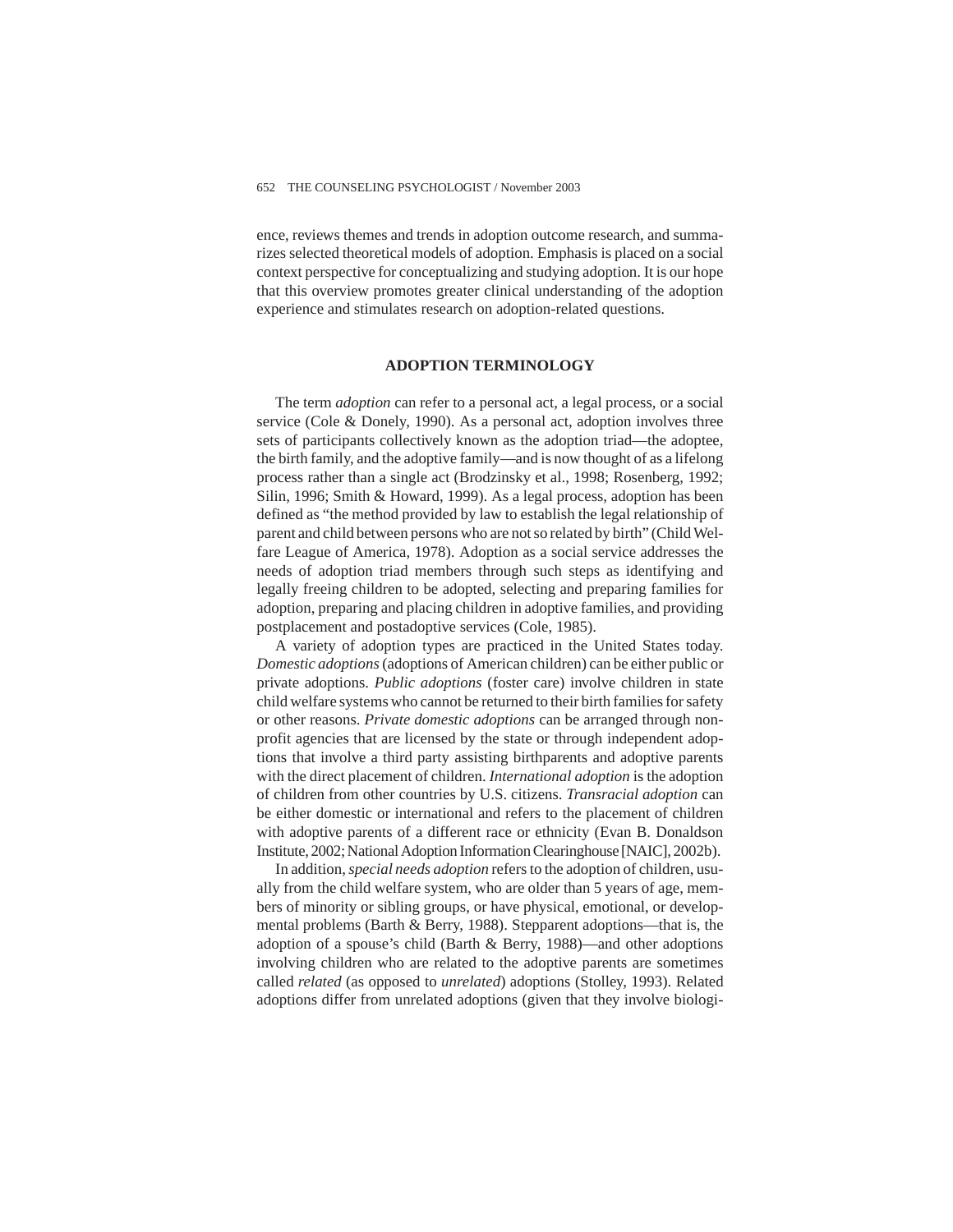cally related caregivers), are generally excluded from empirical and clinical studies of adoption (Brodzinsky et al., 1998), and as such, will not be discussed in the Major Contribution.

Finally, a current trend in adoption practice is *open adoption*, which refers to the sharing of information and/or contact between birth families and adoptive families (Baran & Pannor, 1993). *Adoption openness* is abroader term that refers to a range of preplacement and postplacement contact between birth and adoptive families including accessibility to and exchange of information either directly or through a mediator, participation by birthparents in selection of adoptive parents and placement arrangements, and indirect or face-to-face interactions between birth and adoptive families (Grotevant & McRoy, 1998; Sobol, Daly, & Kelloway, 2000).

### **HISTORICAL AND LEGAL CONTEXT OF ADOPTION IN THE UNITED STATES**

Adoption is a social and legal construction that has been shaped over time by social trends and problems, cultural values and conflicts, historical events and forces as well as public policy and legislation (Benet, 1976; Carp, 2002; Cole & Donely, 1990; Sokoloff, 1993). The formal practice of adoption in the United States grew out of a need to care for growing numbers of homeless children and, at the same time, to legally ensure inheritance rights that were otherwise restricted to birth relationships (Hollinger, 1993; Sokoloff, 1993). Although the current practice of adoption has the primary mission of protecting the interests of children who are available for adoption, the needs of birthparents, adoptive families, and childless adults also have become important in adoption practice (Hollinger, 1993).

Table 1 (compiled from Brodzinsky et al., 1998; Carp, 2002; Cole & Donely, 1990; Sokoloff, 1993) summarizes the complex interplay between notable historical and sociocultural forces and trends in adoption practice since the colonization of America and also separately lists several legal acts that were important in defining or changing the practice of adoption.

Although the roots of U.S. adoption were established legally and socially by the late 1800s, the cultural and political changes of the latter part of the 20th century were most critical in defining the current practice of adoption. One of the defining factors in contemporary adoption has been the sharp decrease in the number of White, healthy babies being relinquished by birthparents and placed for adoption and the simultaneous increase in mostly White couples and single individuals wanting to adopt. This change, in turn, prompted a second critical development: significant interest in and considerable effort supporting alternatives such as international and special needs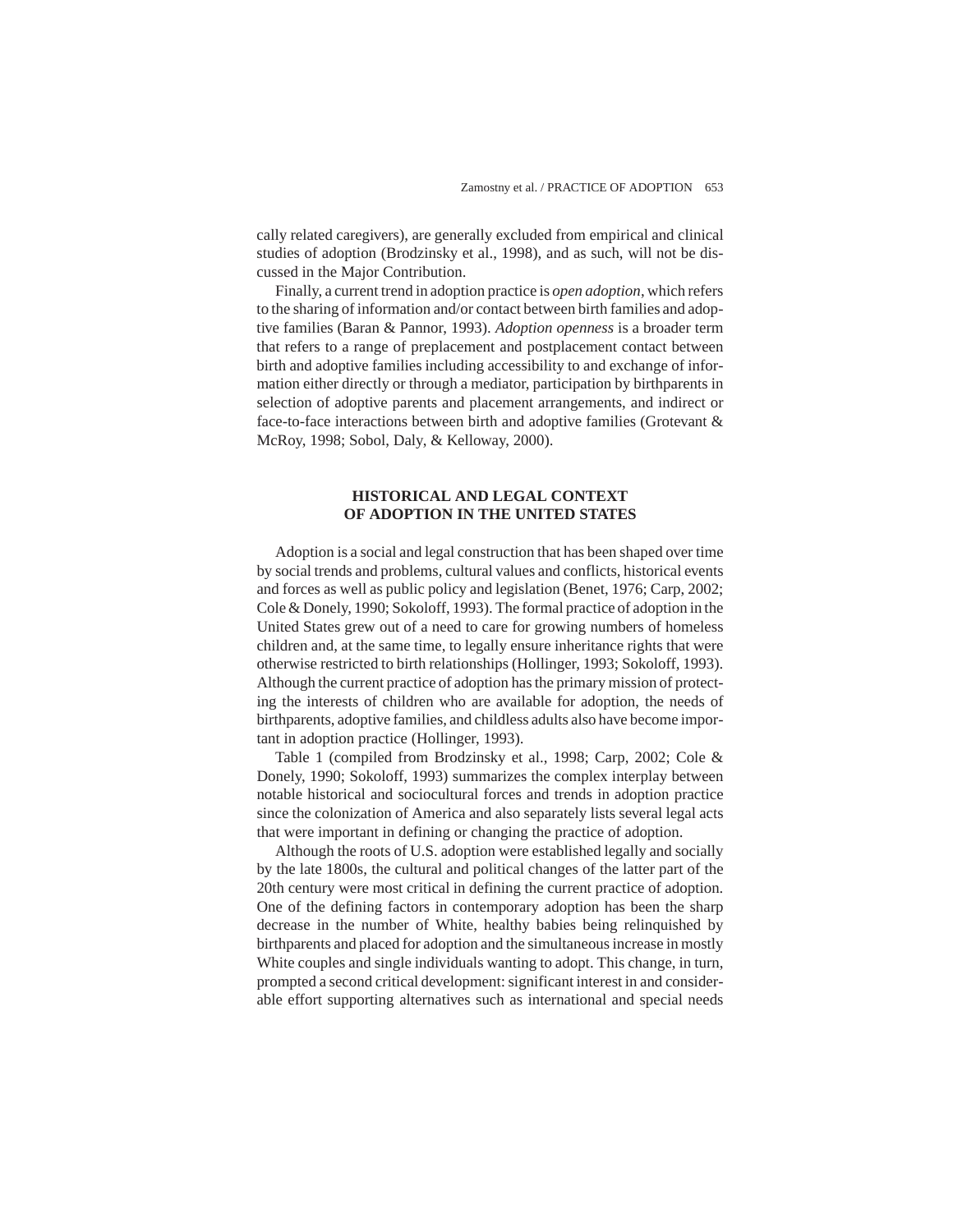#### **TABLE 1: Historical and Legal Developments in the Practice of Adoption**

| Date        | Historical/Sociocultural Context                                                                                                                             | Trends in Adoption Practice                                                                                                                                                                                                                                                                                              |
|-------------|--------------------------------------------------------------------------------------------------------------------------------------------------------------|--------------------------------------------------------------------------------------------------------------------------------------------------------------------------------------------------------------------------------------------------------------------------------------------------------------------------|
| 1700s       | Colonizing of America                                                                                                                                        | Informal customs of child transfer (e.g., indenture) borrowed from England.                                                                                                                                                                                                                                              |
| 1800s       | <b>Industrial Revolution</b><br>Massive immigration to United States<br>Western frontier expansion<br>Social problem reform<br>Fears about "bad seed" traits | Informal solutions are inadequate for growing numbers of urban dependent children.<br>Dependent children sent West via "orphan trains" to be cared for by farm families.<br>Foundling homes established in urban areas to care for dependent children.<br>Older child adoptions are the norm; infant adoptions are rare. |
| 1851        |                                                                                                                                                              | Formal practice of adoption begins with Massachusetts statute ensuring care and heir rights for<br>adopted children.                                                                                                                                                                                                     |
| Early 1900s | WWI, WWII<br>Influenza outbreak<br>Advent of formula feeding<br>"Nurture" grows in import                                                                    | Decreased birth rates lead to interest in infant adoption.<br>International adoption begins with adoption of war orphans.<br>Unregulated, unscrupulous baby brokers proliferate.<br>Agencies develop strict, questionable criteria for screening out adoptive parents.                                                   |
| 1917        |                                                                                                                                                              | Shift to secrecy and anonymity with Minnesota statute sealing adoption records.                                                                                                                                                                                                                                          |
| 1955        |                                                                                                                                                              | National Conference of Adoption (Child Welfare League) reorients practice of adoption toward<br>"best interests of the child."                                                                                                                                                                                           |
| 1970s       | Civil Rights Movement<br>Women's Movement<br>Contraception, abortion<br><b>Consumer Rights Movement</b>                                                      | Discrepancy between numbers of White babies released for adoption and those adopting.<br>White, infertile couples turn to transracial, international, and special needs adoptions.<br>Adoptees and birthmothers challenge secrecy laws via searches, open adoption.                                                      |
| 1972        |                                                                                                                                                              | National Association of Black Social Workers labels transracial placements as cultural genocide.                                                                                                                                                                                                                         |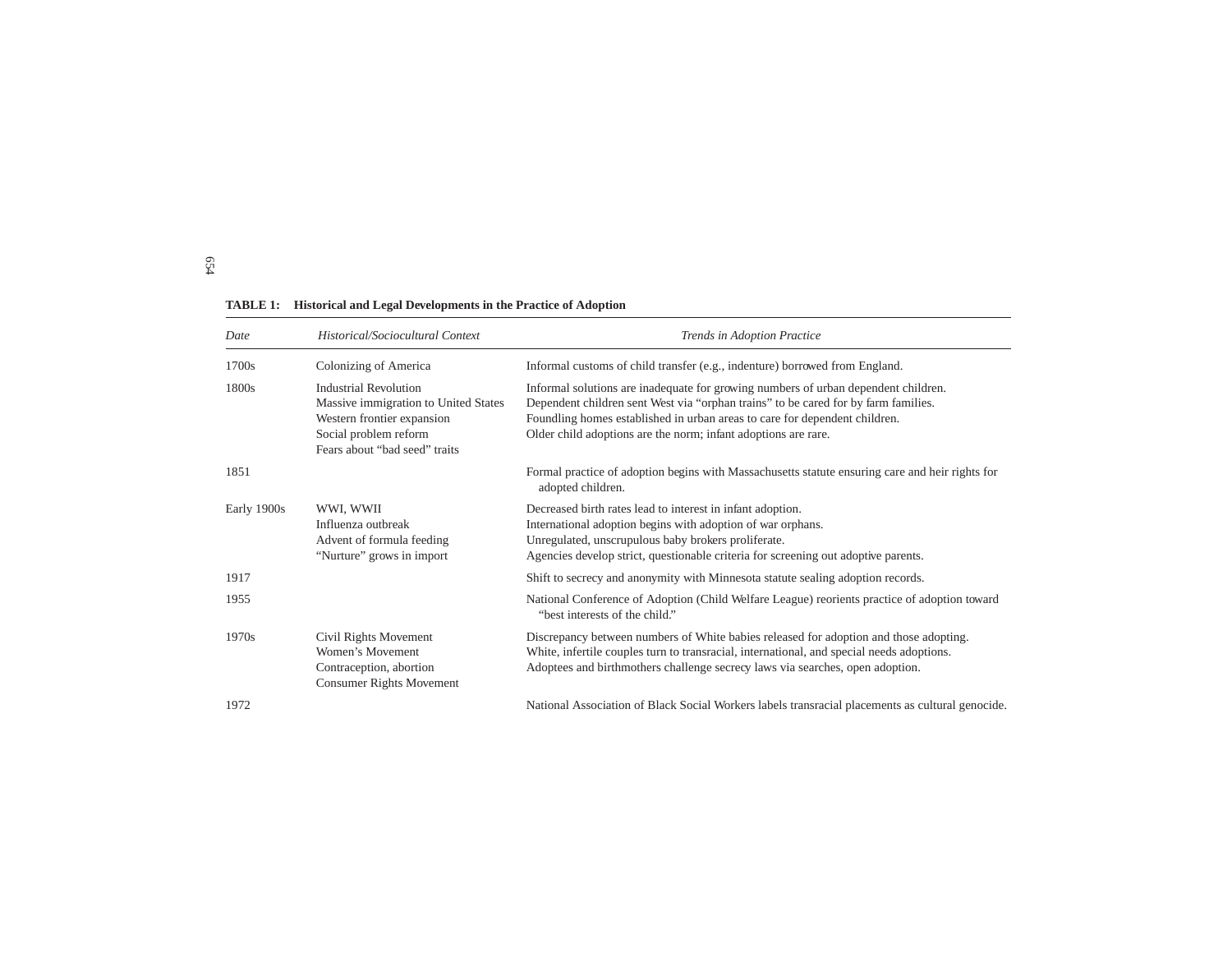| 1980          |                                                    | Adoption Assistance and Child Welfare Act legislates quick return of foster children to biological<br>families when possible or permanent placement through adoption, which increases the number<br>of children available for adoption. |
|---------------|----------------------------------------------------|-----------------------------------------------------------------------------------------------------------------------------------------------------------------------------------------------------------------------------------------|
| 1980s-present | Diverse families increase<br>Increased infertility | Increase in single persons seeking to adopt including lesbian/gay individuals.<br>Increase in private, independent adoptions.<br>Openness in adoption grows.<br>Special needs and international adoptions continue to increase.         |
| 1997          |                                                    | Adoption and Safe Families Act mandates shorter timelines for adoptive placements.                                                                                                                                                      |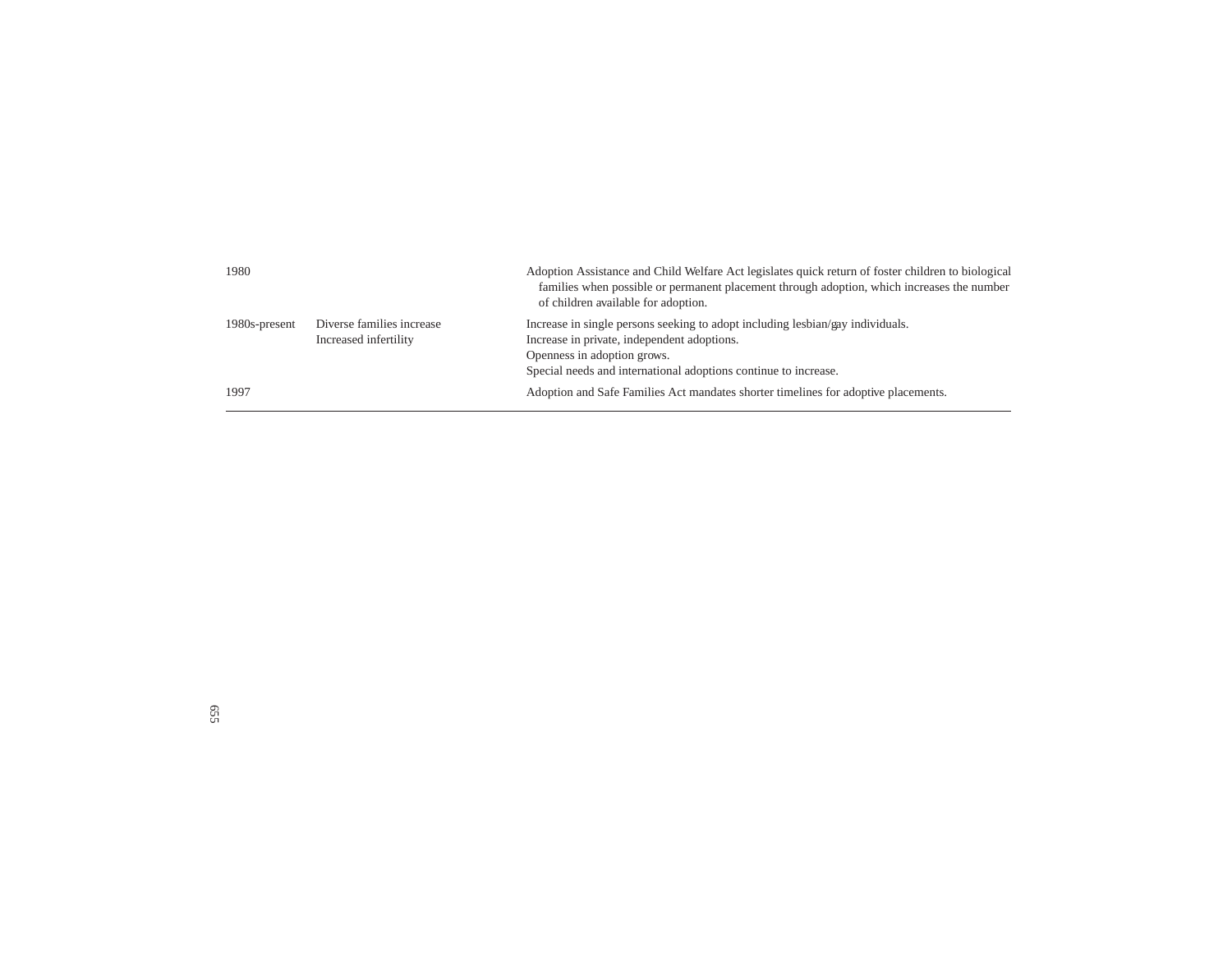adoptions. A third key development resulted from adoptee and birthparent activism in the 1960s and 1970s that challenged the traditions of secrecy in adoption through birthparent searches and demands for open information flow; this activism marked the beginning of openness in adoption practice. The indictment against domestic transracial adoption by the National Association of Black Social Workers in 1972 prompted another significant change by halting the practice of placing African American children with White adoptive families for many years. Last, there were dramatic changes in the child welfare system involving increases in the number of children entering foster care and in the number of foster care adoptions that resulted from legal acts, most notably the 1997 Adoption and Safe Families Act (Administration for Children and Families, 2003). The legislation mandated strict timelines for permanency plans and termination of parental rights for children in foster care and also required prompt reporting of suspected child abuse in families and the removal of children concluded to be at risk.

Adoption has points of controversy that are not surprising, given the interplay between race, social issues, cultural values, and adoption practice. Recent writings have focused on several controversial themes: (a) the role of class, race, and religion in adoption (Cahn, 2002; Carp, 2002), (b) the preference for blood ties and the stigma of adoptive ties in dominant American culture (Bartholet, 1999; Leon, 2002; Wegar, 2000), and (c) the increasing "marketplace" approach to adoption that emphasizes consumerism and economics, especially in the context of international adoption (Carp, 2002; Henderson, 2002; Lee, 2003 [this issue]; Mansnerus, 1998). While the formal practice of adoption is tied to child welfare reform efforts in the 1800s (Carp, 2002; Cole & Donely, 1990), some writers have argued that efforts to help children reflected values and biases of those implementing reform and affected which children were identified to be in need (e.g., more often poor, immigrant, Catholic, or Jewish) (Gordon, 1988) and what placements were deemed to be good and wholesome (e.g., Protestant farm families) (Carp, 2002). Concerns related to race and culture are reflected in contemporary child welfare literature as well. Writers have argued that the disproportionate numbers of African American children in foster care are the result of subjective (and in many cases biased) assessments of abuse or neglect and that their subsequent movement into adoptive placements has resulted in a systematic dismantling of African American families (Bradley & Hawkins-Leon, 2002; Cahn, 2002; Roberts, 2001).

A second controversial theme concerns the stigmatized status of adoptive families relative to biological families, which can result in biases about or discrimination toward triad members (Leon, 2002; Wegar, 2000). Writers have argued that traditions and practices in adoption's history have perpetuated a stigmatized view of adoption that has a negative impact not only on the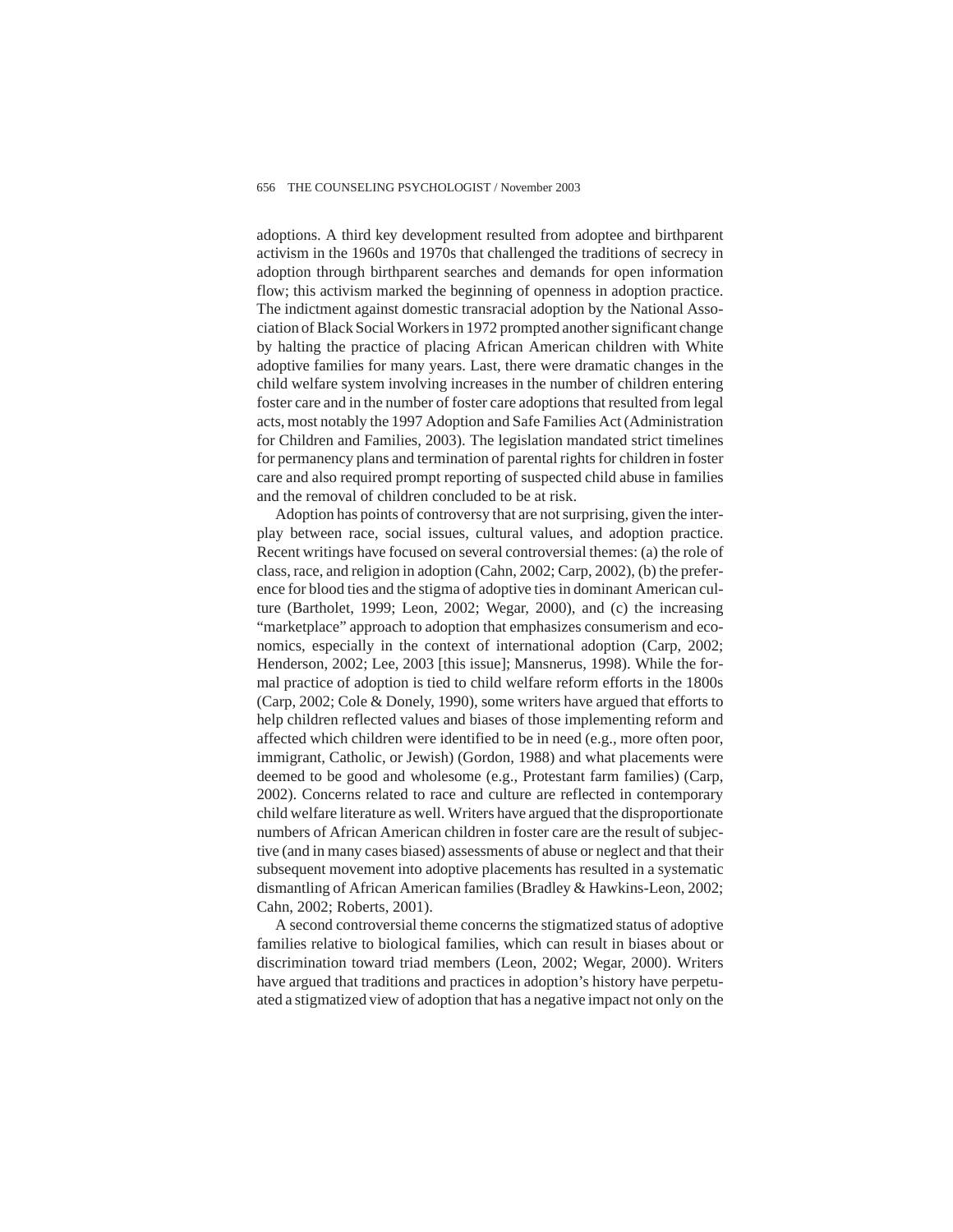adoption triad but also on the practice and study of adoption (Bartholet, 1999; Wegar, 2000). Early practices that scrutinized potential adoptive parents and adoptees in an attempt to find a perfect match (i.e., most like a biological family) (Gill, 2002), beliefs among adoption professionals that positive outcomes in adoptive families rested on such matching, and laws and practices that perpetuated secrecy in adoption are thought to reinforce the view that adoptive bonds are inferior to sanguineous kinship bonds (Carp, 2002; Wegar, 2000).

Last, writers have pointed to economic forces in adoption (a direct result of the increased interest in adoptable infants by White middle-class Americans) that have created an uncomfortable tension between the traditional childfocused, human service approach to adoption and a consumer-oriented, market-based approach. In the context of international adoption in particular where poverty can be a driving force in making children available for adoption, concerns have been raised about birthparent rights and trafficking in children for financial gain (Carp, 2002; Henderson, 2002; Mansnerus, 1998) with some critics equating international adoption with "colonialism and cultural imperialism" (Lee, 2003, p. 714).

In summary, while the history of adoption is rooted in concerns for child welfare, the needs and biases of other parties also have had an impact on adoption practice. Moreover, sociocultural forces related to race, class, religion, and economics have had a dramatic impact on adoption's history and underlie current statistics and trends reviewed below.

#### **ADOPTION STATISTICS AND TRENDS**

Because there are no consistent and comprehensive data-keeping procedures on U.S. adoption, statistics often are pieced together and estimated from large-scale federal government data collection practices that ended in 1975, state statistics based on court finalization records, and recent federal government data that are more limited in scope (submitted voluntarily and therefore incomplete and inconsistent) (Stolley, 1993). As a result of the 1997 Adoption and Safe Families Act, there has been a renewed effort on the part of the federal government to improve the collection of adoption statistics. For example, the Adoption and Foster Care Analysis and Reporting System (AFCARS), a program within the Department of Health and Human Services, now requires states to collect and report case-specific data on children in foster care (Administration for Children and Families, 2003b). The NAIC, also within Health and Human Services, serves professionals, policy makers, and citizens by synthesizing data and providing balanced information on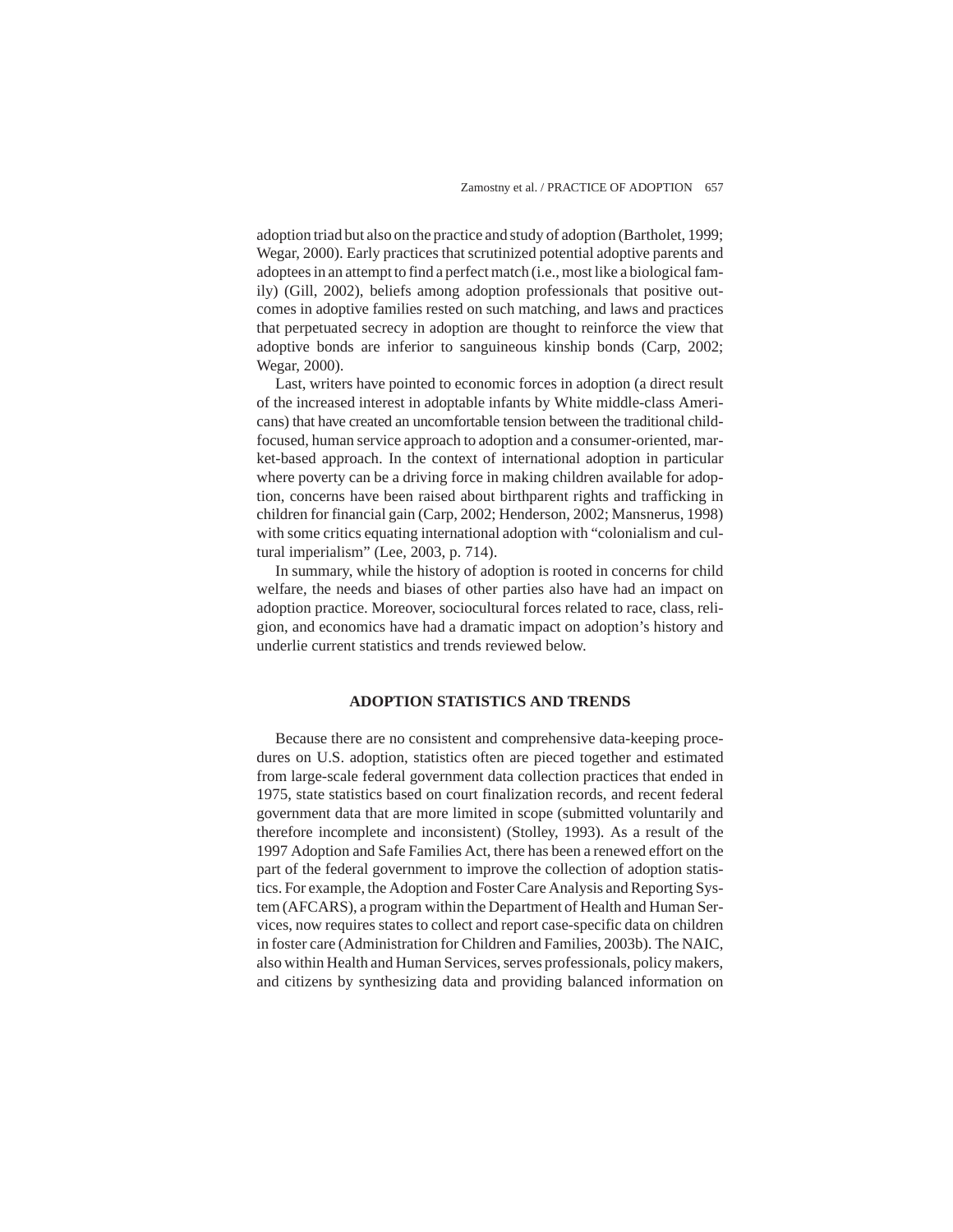adoption practices, programs, research, legislation, and statistics (NAIC, 2003a).

Most new adoption statistics are provided by private, nonprofit organizations that conduct adoption survey research or analyze large-scale government family or health surveys, for example, Child Welfare Research Center at Berkeley, Alan Guttmacher Institute, American Public Human Services Association (NAIC, 2002a). Similarly, the Evan B. Donaldson Adoption Institute is a private, nonprofit organization that specifically focuses on improving adoption policy and practice through research and the dissemination of empirical information about adoption (Evan B. Donaldson Adoption Institute, 2003).

Selected adoption statistics are presented below to highlight important trends. These data are not consistent across or comprehensive within categories, due to the database limitations discussed previously.

*Overall statistics.* Estimates of the number of adoptees in the United States vary from as low as 1 million (Stolley, 1993) to between 2.5 and 5 million (Hollinger, 1998). Overall annual adoption rates fluctuated from a low of 50,000 in 1944 to ahigh of 175,000 in 1970 and down to 127,000 in 1992 (the last year for which there were complete data). For the 1992 sample, 42% were stepparent or relative adoptions, 15.5% were foster care adoptions, 5% were international adoptions, and 37.5% were private agency or independent adoptions (NAIC, 2002b).

*Foster care adoption.* The number of foster care adoptions increased significantly following the 1980 Adoption Assistance and Child Welfare Act which legislated prompt return of children to birth families from foster care when possible or permanent placement through adoption (Cole & Donely, 1990). Foster care adoptions increased by more than 78% between 1996 and 2000 due largely to the 1997 Adoption and Safe Families Act (Evan B. Donaldson Adoption Institute, 2002). Between 1972 and 1986, foster care adoptions represented close to 40% of all unrelated adoptions (Stolley, 1993). The total number of children in foster care has risen significantly over a 20-year period, and about 20% of these children (e.g., 127,000 out of 581,000 in 1999) typically are available for adoption (AFCARS, 2001). In 1999, the majority of children needing adoptive placements were minorities (42% Black non-Hispanic, 15% Hispanic, 1% Native American, 1% Asian), older (average 8 years old), and waited an average of 44 months (3.7 years) to be adopted (AFCARS, 2001). Several studies document high numbers of physical and emotional problems among children in foster care resulting from prenatal exposure to alcohol and drugs, neglect, abuse, or repeated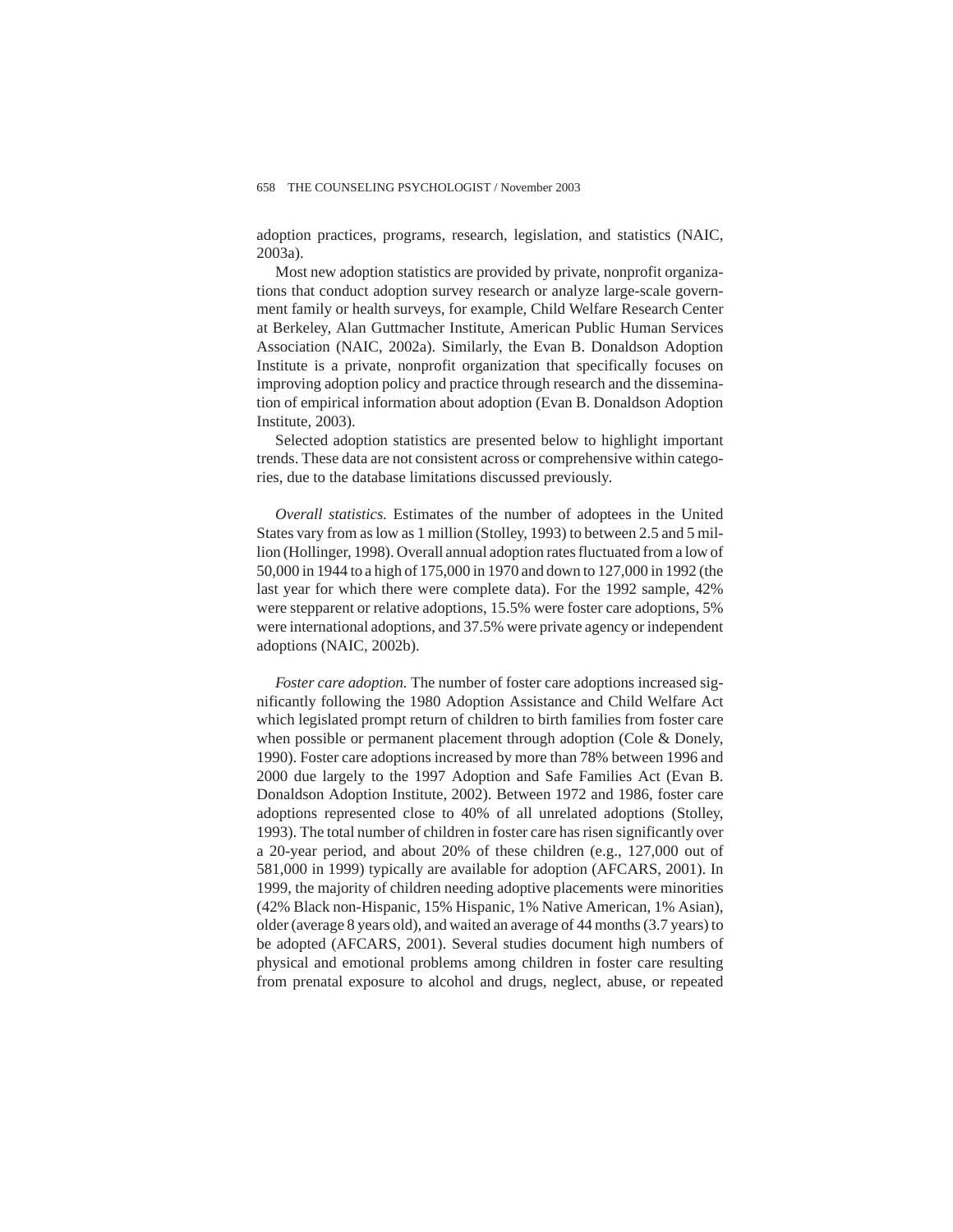foster care placements, although experts disagree on prevalence estimates (Evan B. Donaldson Adoption Institute, 2002).

*Transracial adoption.* The most recent estimates indicated that 8% of all adoptions in 1987 involved parents and children of different races including international adoptions (Stolley, 1993). Of the total number of adoptions in that year, Stolley (1993) reported that 1% involved White women adopting Black children, 5% involved White women adopting non-Black children of color, and 2% involved non-White mothers adopting White children. Estimated rates of transracial adoption in foster care were 15% in 1998 (NAIC, 2003b).

*International adoption.* Rates of international adoptions have grown consistently since the 1950s (Evan B. Donaldson Adoption Institute, 2002). In the last decade, international adoptions more than doubled from 6,536 in 1992 to 16,390 in 1999 (NAIC, 2002b). Close to half of international adoptees are younger than 1 year old at the time of adoption; 90% are younger than 5 years old (Evan B. Donaldson Adoption Institute, 2002). Most international adoptees are Asian (i.e., Chinese, South Korean, Vietnamese) and female. Recent data indicate that the following countries (in rank order) place the most children in the United States through international adoption: China, Russia, Guatemala, South Korea, and Ukraine (U.S. Department of State, 2002).

*Birthparent statistics.* There has been a dramatic decline in single birthmother relinquishment of infants for domestic adoption since 1970. Prior to 1973, 19.3% of all premarital births experienced by White single women were relinquished for adoption while only 3.2% were relinquished between 1982 and 1988 (Bachrach, Stolley, & London, 1992). The relinquishment rates for single Black women remained low (dropping from 1.5% to 1.1%) during this same time (Bachrach et al., 1992). Rates for Hispanic single women also remained constant at less than 2% (Evan B. Donaldson Adoption Institute, 2002). Thus, the overall decrease in the relinquishing of children for adoption was due to the declining numbers of White women placing children for adoption and has been explained partially by the 1973 legalization of abortion and the lessening of the stigma of single parenthood (Bachrach et al., 1992).

*Adoptive parent statistics.* In 1995, 500,000 women sought to adopt, and there were 5 to 6 adoption seekers for every actual adoption (Evan B. Donaldson Adoption Institute, 2002). In unrelated adoptions, adoptive parents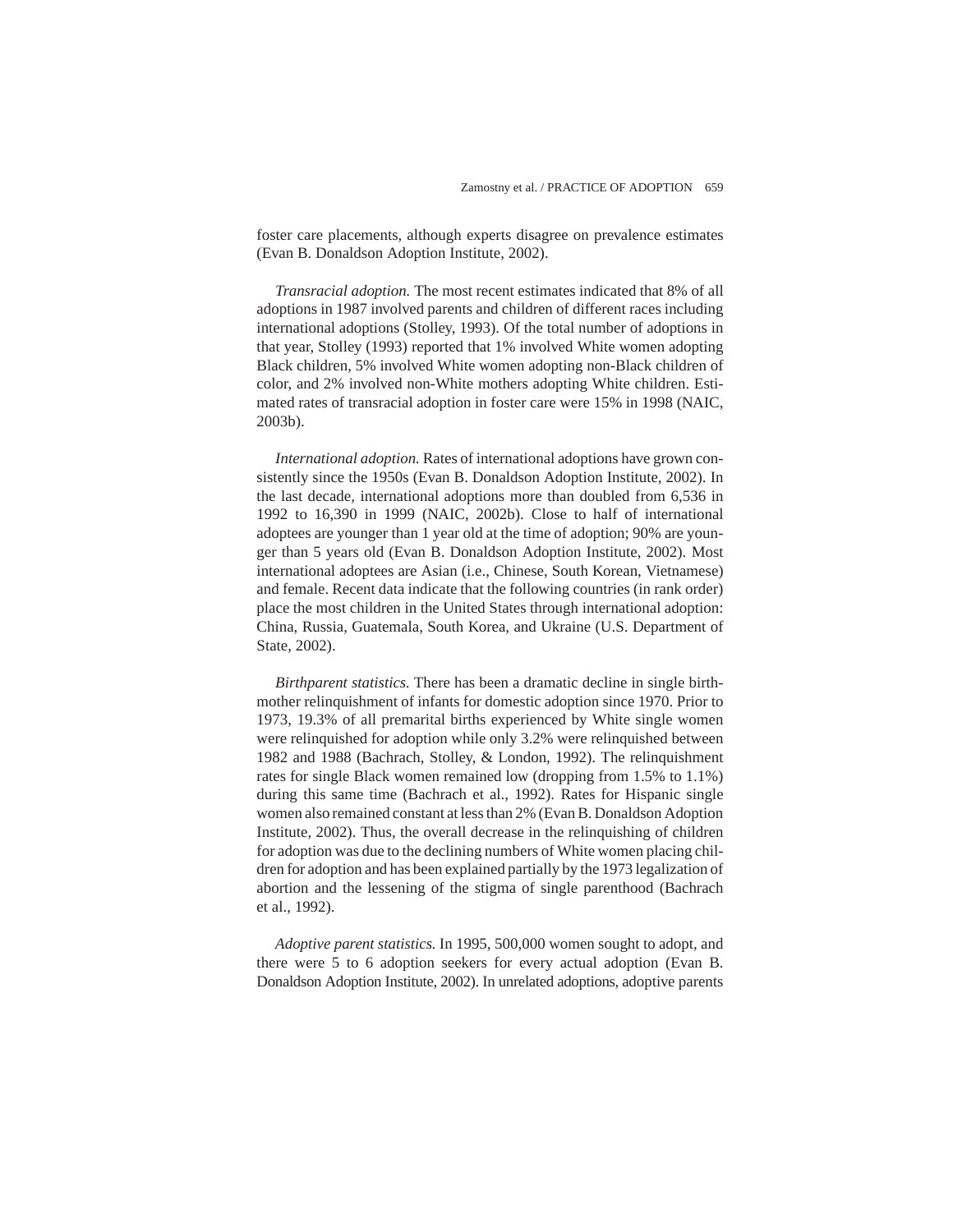are more likely to be White, childless, wealthy, educated, and dealing with infertility (Mosher & Bachrach, 1996). In related adoptions, adoptive parents are more often Black and have lower income and education levels (Stolley, 1993). While most adoptive parents are married couples, the number of single adoptive parents has increased; estimates prior to 1990 were as low as 2% of all adoptions, and estimates in 1995 between 12% and 25% were single parent adoptions. Furthermore, most single adoptive parents are female and White (Evan B. Donaldson Adoption Institute, 2002), and a growing number are lesbian or gay (Brooks & Goldberg, 2001).

### **CONCEPTUALIZATIONS OF THE ADOPTION EXPERIENCE**

In its early history, adoption was seen as a solution to social problems, and minimal attention was given to its impact on members of the adoption triad. The experience of adoption was thought to parallel genetic birth experience and biological family life. Accordingly, once placement was completed, it was thought that bonding between the adoptee and the adoptive parents would occur, that the adopted child would be indistinguishable from a biological child, that adoptive family life would proceed as it does in biological families, and that birthparents would move on with their lives (Cole & Donely, 1990; Hartman & Laird, 1990; Nelson, 1985). Many adoption policies and procedures (e.g., secrecy, placements based on matching of adoptees to parents) perpetuated this view (Carp, 2002; Cole & Donely, 1990).

Contrary to early myths that denied differences, adoption now is characterized as an alternative way to form a family that has lifelong implications for members of the adoption triad (Brodzinsky et al., 1998; Silverstein & Kaplan, 1988; Smith & Howard, 1999). This change can be traced to groundbreaking survey research that documented the problems experienced by adoptive parents (Kirk, 1964) and clinical research showing an overrepresentation of adopted children in psychiatric clinics (Schechter, 1960). Kirk's (1964) work, in particular, focused attention on the role of loss as a stressor in adoption experience. Clinical and theoretical writing now focuses on the unique and complex aspects of adoption, most often framed in terms of loss (e.g., relinquishing achild, experiencing infertility, being disconnected from biological heritage and identity) and seen as challenging the coping resources of adoptive triad members (Brodzinsky et al., 1998). Furthermore, adoption is thought to trigger core psychological themes for all triad members (e.g., loss and grief, rejection, guilt and shame, identity confusion, and relationship and intimacy challenges) and is seen as influencing the ways in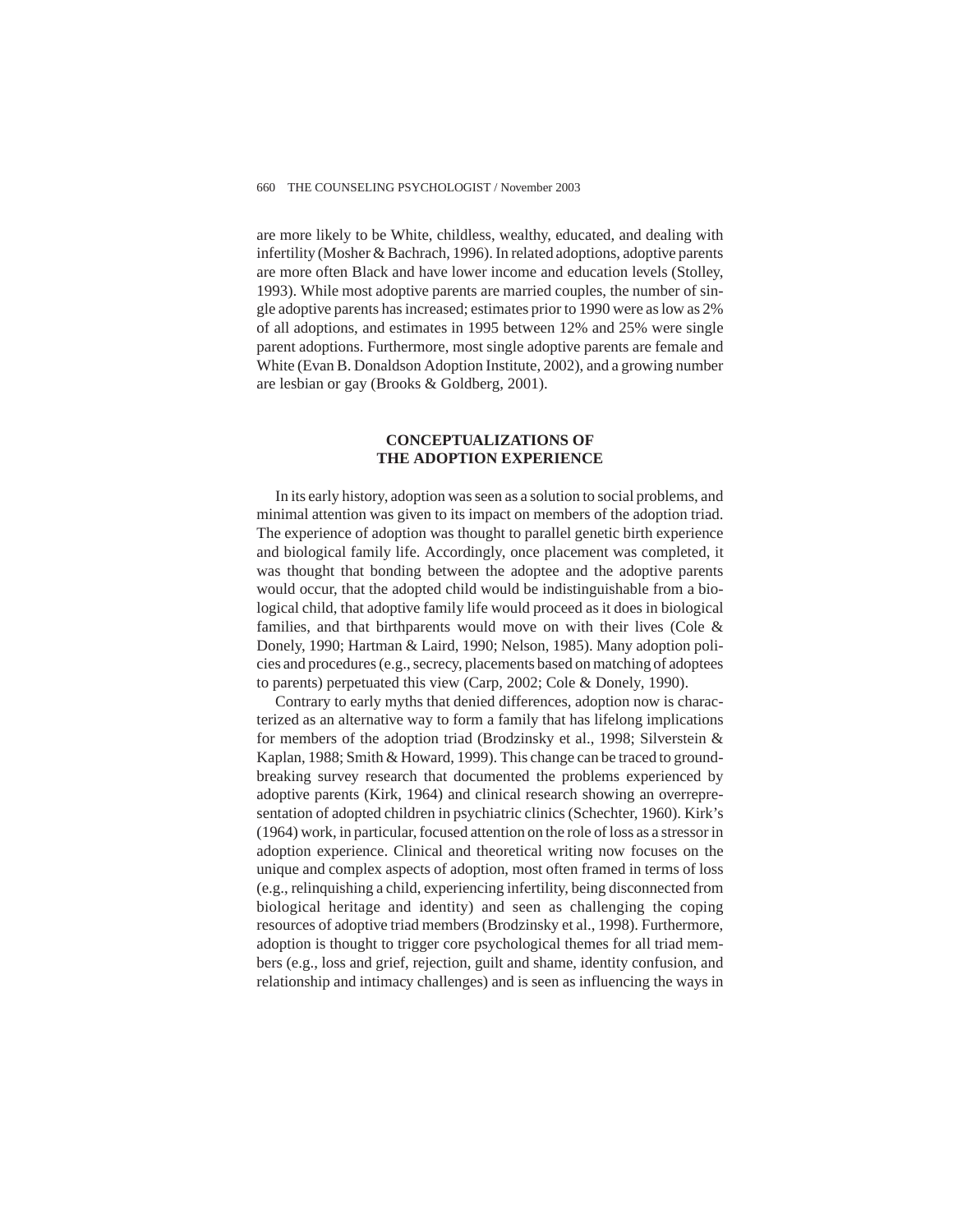which developmental tasks are approached and resolved (Silverstein & Kaplan, 1988).

The role of loss in adoption experience, while central in the clinical literature (Brodzinsky et al., 1998; Nickman, 1985; Rosenberg, 1992), has not been studied empirically as extensively. Furthermore, loss can be cast in a different light when social context is considered. Leon (2002), for example, argued that adoption loss needs to be considered in the broader social context of widely held attitudes that define *family* strictly in sanguineous rather than relational terms. He acknowledged that although losses occur within adoption, some of an adopted child's (or a birthparent's or an adoptive parent's) sense of loss might be related to cultural messages about the sanctity of biological parenting rather than influenced solely by loss that is inherent in the adoption experience. This perspective underscores the importance of considering social context when trying to understand adoption experience. For example, there is evidence that marginalized minority groups (e.g., African Americans, lesbians and gays) may have more flexible and functional views of family, which can have a direct impact on how adoption is practiced and experienced (Wegar, 2000) and, in turn, may affect the experience of loss. The biases, stereotypes, and stigma associated with family forms that are different from the traditional family (i.e., heterosexual couple with biological children) can have a detrimental impact on adoption triad members and adoption research and practice as well (Anderson, 1991; Leon, 2002; Miall, 1996; Wegar, 2000).

Conceptualizations of adoption experience necessarily vary from one type of adoption to another. For example, the adoption experience is different in the context of transracial adoptions versus same-race adoptions (Lee, 2003). Similarly, variables related to special needs adoptions (e.g., age at placement, preadoptive history of abuse) can affect significantly the lifelong developmental and psychological challenges facing triad members (Groza & Rosenberg, 1998; Rosenthal, 1993). The degree of openness in adoption is thought to relate to birthparent grief, adoptive parent bonding with the adoptee, adoptive parent sense of entitlement to the primary parent role, and adoptee identity development (Grotevant & McRoy, 1998).

#### **ADOPTION OUTCOME**

Research concerning the impact of adoption on triad members is vast, varied, and sometimes contradictory. Furthermore, the nature and the scope of adoption research vary significantly as a function of professional concerns, research interests, and social values inherent in adoption practice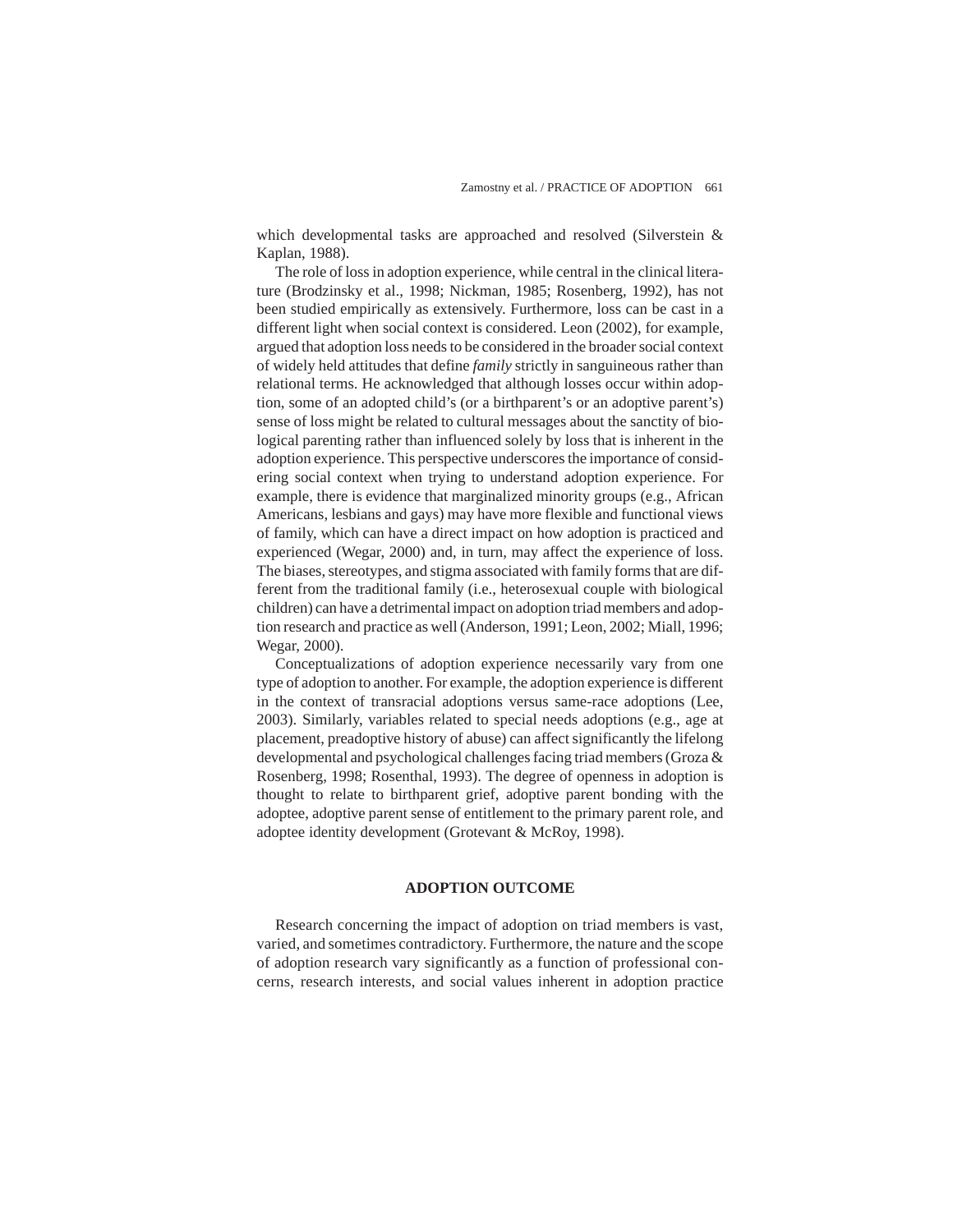(Freundlich, 2002). Comprehensive reviews of adoption outcome research, therefore, are well beyond the scope of this article. The focus instead is a broad review of research pertaining to adoptees and to birthparents and identifying issues in adoption research in general. Reviews of adoptive family research (O'Brien & Zamostny, 2003 [this issue]) and transracial adoption (Lee, 2003) follow this manuscript in the Major Contribution. For reviews of other adoption domains, the reader is directed as follows: foster care adoption (see Triseliotis, 2002), special needs adoption (see Rosenthall, 1993), international adoption (see Bartholet, 1993), and open adoption (see Baran & Pannor, 1990, 1993).

*Overall outcome.* Adoption continues to be seen as the best way to provide permanent care to children whose parents are not able to care for them (Barth & Miller, 2000; D. M. Brodzinsky, 1993). Research clearly supports the benefits of adoption when compared with alternative childrearing in foster and institutional care (Bohman & Sigvardsson, 1990; Triseliotis & Hill, 1990) and childrearing by biological parents who are ambivalent toward or do not want to parent their children (Bohman, 1970).

One overall measure of adoption outcome is disruption rate. Disruption refers to the removal of a child from an adoptive placement prior to legal finalization, whereas dissolution refers to the reversal of an adoption after finalization (Barth & Berry, 1988). While most adoptions remain intact (more than 80%; Groza & Rosenberg, 1998), disruption does occur and varies as a function of the type and circumstances of adoption (Barth & Miller, 2000). Disruption in infant adoptions is rare—less than 2% (Festinger, 1990). In foster care adoptions, disruption rates increase with age of placement; for example, one study reported a 5% disruption rate when children were placed at 5 years of age or younger but a 26% disruption rate when children were placed between the ages of 15 and 18 (Barth, Berry, Yoshikami, Goodfield, & Carson; 1988). Disruption rates in special needs adoptions typically range between 10% and 16% and are related to the following predictors: older age of child at time of placement, unrealistic adoptive parent expectations, rigidity of adoptive family functioning, low levels of social support for an adoptive family, history of physical or sexual abuse in child prior to adoption, prenatal exposure to drug or alcohol abuse, psychiatric hospitalization prior to adoption, aggression or acting-out behaviors in the child, and adoption by "new" families as opposed to foster families who have had previous contact with the child (Barth & Berry, 1988; Barth & Miller, 2000; Rosenthal, 1993). Dissolution is also rare with reported rates indicating that less than 2% of all adoptions are reversed after finalization (Groza  $\&$ Rosenberg, 1998).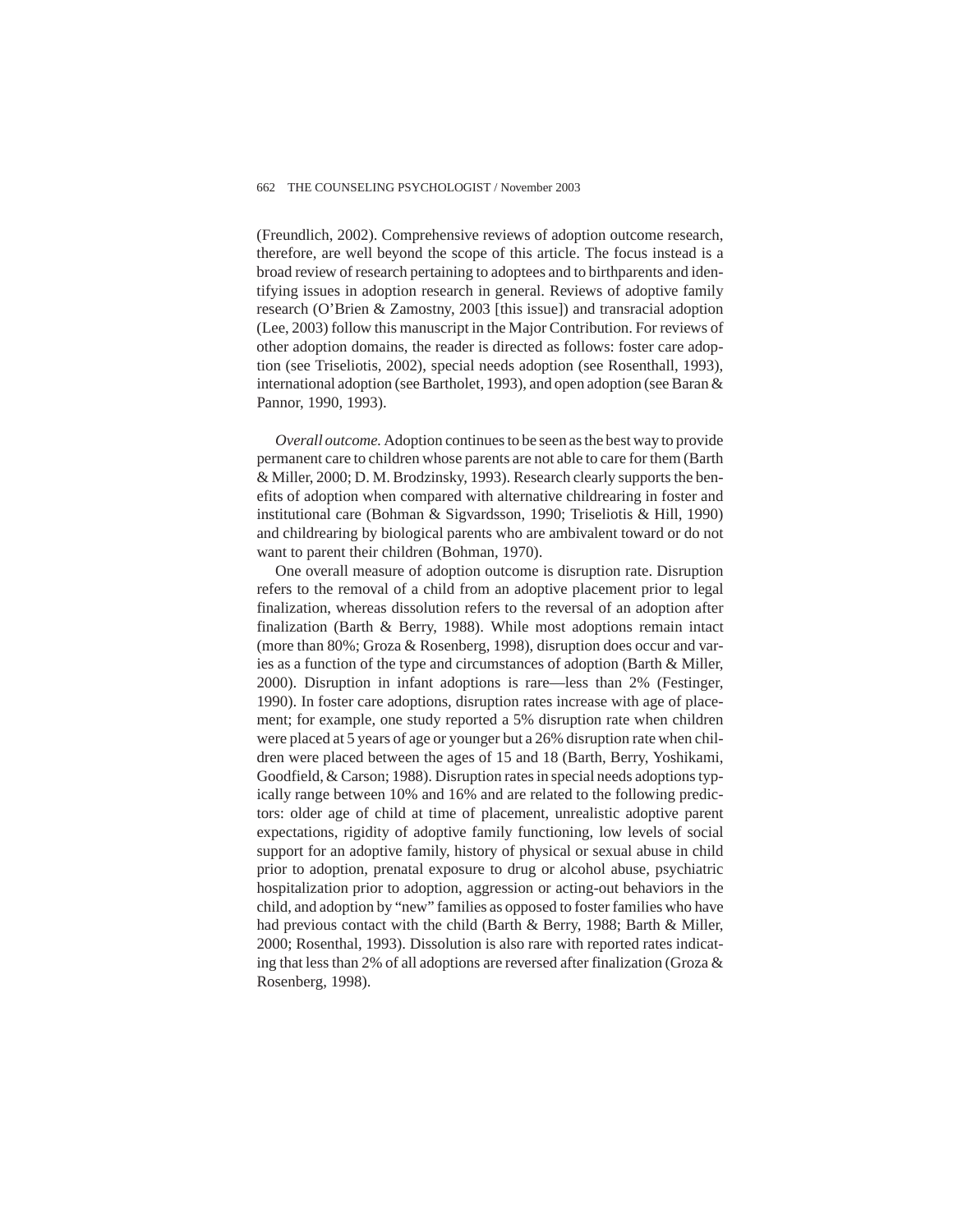Another line of outcome research examines postlegal adoption variables such as parent reactions to adoptions (Kadushin & Martin, 1988), parent ratings of family relations (Rosenthal & Groze, 1992), parent willingness to adopt again (Berry & Barth, 1989), and professional judges' rating of adoptee functioning (Mech, 1973). Typically, these studies reported high rates of satisfaction with adoption and positive ratings of adoption impact (Finley, 1999). Even in the case of more challenging special needs adoptions, more than 78% of parents reported adoptions to be successful (Groze, 1996).

In general, these perspectives on adoption outcome—that is, comparing adoptees to children raised in child welfare environments, disruption rate research, and subjective ratings of postadoption success—provide evidence for the overall success of adoption. However, outcome research focused on questions of adoption risk and adjustment presents a more complex picture (D. M. Brodzinsky, 1993; Finley, 1999; Haugaard, 1998).

*Research on adopted children.* The most extensive adoption outcome research has studied psychological adjustment in adopted children who were placed as infants compared with nonadopted children. Comprehensive reviews of this literature consistently summarize conflicting results with some research showing no differences between adoptees and nonadopted children, some suggesting that adopted children have higher rates of maladjustment and a small number of studies even reporting better adjustment for adopted children (D. M. Brodzinsky, 1993; Finley, 1999; Freundlich, 2002; Haugaard, 1998). The contradictory findings can be explained, in part, by methodological problems and differences (e.g., sampling, control groups) but also suggest that the results pertaining to adoption adjustment are inconclusive (Finley, 1999; Haugaard, 1998).

A common premise in the clinical and research literature is that adoptees are at risk for psychological problems (Finley, 1999; Haugaard, 1998), and three research paradigms have been used to document adoption risks (D. M. Brodzinsky, 1993). These include epidemiological studies focused on the proportion of adoptees in patient populations, clinical studies of symptomatology in adoptees versus nonadoptees, and a comparison of adjustment problems in adopted and nonadopted children from community samples.

Epidemiological studies consistently demonstrated that unrelated adoptees (2% of the general population) were overrepresented in outpatient mental health populations (5%) and psychiatric residential and inpatient settings (10%-15%) offering support for the notion of adoption risk (D. M. Brodzinsky, 1993; Haugaard, 1998; Wierzbicki, 1993). However, these results have been challenged because of methodological problems (e.g., lack of comprehensive adoption data, inconsistencies in comparison samples,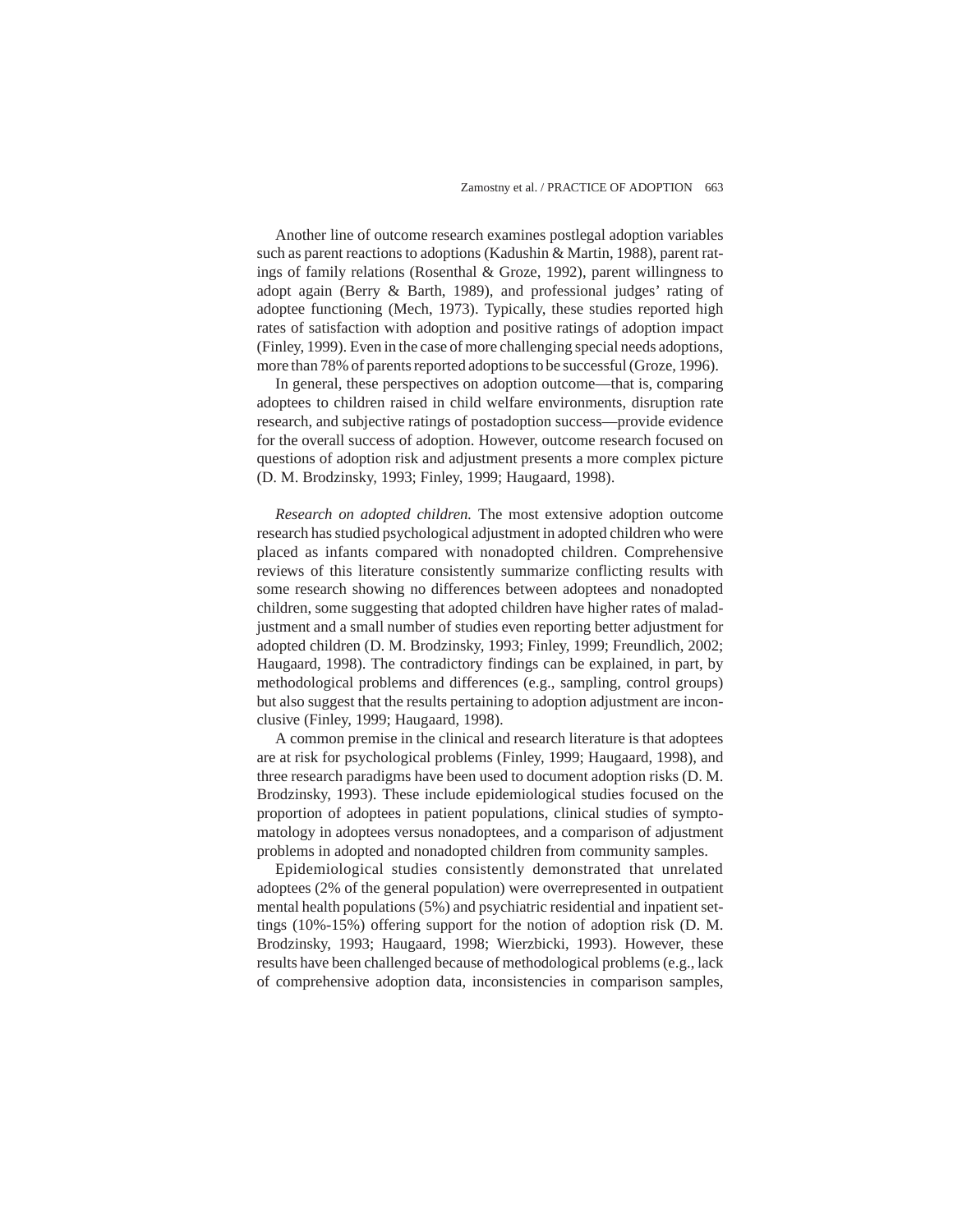failing to distinguish between subgroups of adopted children such as abused or neglected adoptees versus those adopted as newborns) (Finley, 1999; Haugaard, 1998). Research also suggests that referral biases on the part of parents and professionals result in adoptees being referred more quickly and frequently for mental health services as compared with nonadopted children (Kim, Davenport, Joseph, Zrull, & Woolford, 1988; Miller, Fan, Grotevant, Christensen, Coyl, & van Dumen, 2000; Warren; 1992). Therefore, it is difficult, if not impossible, to distinguish actual risk from other factors.

A second line of outcome research sought to identify patterns of symptomatology in clinical samples of adopted children that distinguish them from their nonadopted counterparts. While there is some evidence that adopted children exhibit higher levels of externalizing problems during middle childhood (e.g., acting out behaviors, hyperactivity disorders, defiant behavior) (Brodzinsky, Lang, & Smith, 1995; Wierzbicki, 1993), reviewers point to the inconsistency of results (Haugaard, 1998), methodological weaknesses (Brodzinsky et al., 1998), and alternative explanations for adoptee clinical symptoms that emphasize nonpathological processes (e.g., adaptive grieving) (Finley, 1999).

A third line of research compared adopted and nonadopted samples in community-based settings and found few, if any, differences on a range of psychological variables (e.g., school adjustment, social competence, aggression, emotional adjustment) until elementary and middle school years. During middle childhood, small but reliable group differences were observed indicating that adoptees tend to have higher levels of problems and adjustment difficulties at this developmental point (D. M. Brodzinsky, 1993). Often, these differences were small and adoptees, in most cases, did not meet criteria for clinical disturbances. Longitudinal studies comparing adopted and nonadopted children indicated that differences in adjustment that emerge during middle childhood tend to disappear at later ages (Brodzinsky et al., 1998; Haugaard, 1998).

The increased developmental risks for school-age adopted children have been explained in light of findings that show middle childhood to be the point when children come to realize the full impact of adoption—that is, that adoption may involve significant loss and means that they are different from many peers (Brodzinsky et al., 1995; Singer, Brodzinsky, Ramsay, Steir, & Waters, 1985; Smith & Brodzinsky, 1994). However, even these findings have been contradicted by studies showing that adopted children were no different than nonadopted matched controls (Borders, Black, & Paisley, 1998) or that adopted children had higher scores than nonadopted peers (Benson, Sharma, & Roehlkepartain, 1994) on adjustment variables. Haugaard (1998) concluded that the results on overall adoption risk are inconclusive, pointed to different patterns of heterogeneity within adopted children samples that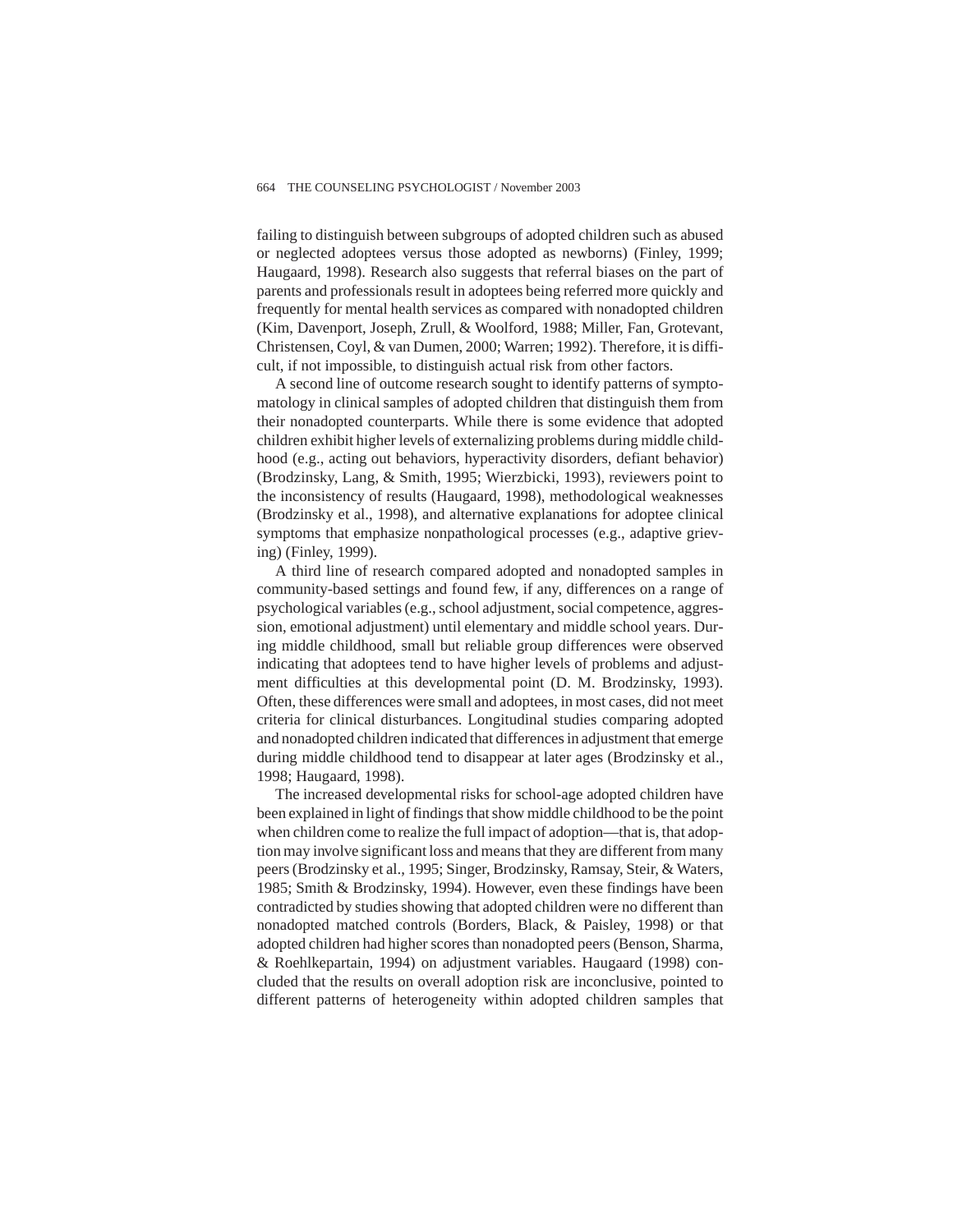could explain conflicting results, and underscored the need for research that explains variability in adoption experience.

*Research on adopted adults.* Despite the fact that adoption is widely conceptualized as a lifelong process (Brodzinsky et al., 1998; Smith & Howard, 1999), research has focused almost exclusively on child samples as opposed to adult adoptees (Freundlich, 2002). The sparse research on adult adoptees primarily falls into two domains: research on psychological adjustment and research on birth family search and reunion.

Some studies on psychological adjustment have shown only a few differences on specific variables within larger variable sets between adopted and nonadopted adults and concluded that the two groups were quite similar overall (Borders, Penny, & Portnoy, 2000; Cederblad, Hoeoek, Irhammar, & Mercke, 1999; Collishaw, Maughan, & Pickles, 1998; Feigelman, 1997; Kelly, Towner-Thyrum, Rigby, & Martin, 1998; Smyer, Gatz, Simi, & Pedersen, 1998). On the other hand, several studies found substantial differences in psychological functioning between adopted and nonadopted adults with adoptees being more distressed (Cubito & Brandon, 2000; Levy-Shiff, 2001). On specific variables, adopted adults were found to have (a) higher levels of depression (Borders et al., 2000, Cubito & Brandon, 2000), (b) higher levels of psychological distress (Cubito & Brandon, 2000; Smyer et al., 1998), (c) higher levels of obsessive-compulsive symptoms (Cederblad et al., 1999), (d) lower levels of self-esteem (Borders et al., 2000; Levy-Shiff, 2001), (e) fewer instances of being securely attached (Borders et al., 2000), and (f) more employment problems (Collishaw et al., 1998; Feigelman, 1997). When differences were found between adopted and nonadopted adults, most studies noted that both groups functioned within normal limits.

Conclusions regarding adoption outcomes in adulthood are difficult to draw at this point due to the small number of studies, the small magnitude of differences noted between adoptees and nonadoptees, sampling and methodology concerns, and the often-cited presence of considerable within-group variability.

The second body of research on adopted adults concerns birthparent search and reunions and primarily focuses on motivations for searching. Frequently cited reasons for searching include needs for closure, identity, relationships, and connection (Campbell, Silverman, & Patti, 1991; Kowal & Shilling, 1985; March, 1995; Pacheco & Eme, 1993; Sachdev, 1992). Research studying relations between searching and satisfaction with adoption revealed mixed results. Some research indicated that searchers were satisfied with their adoptions (Pacheco & Eme, 1993; Schechter & Bertocci, 1990), while some found more dissatisfaction among searchers (Kowal & Schilling, 1985; Sobol & Cardiff, 1983).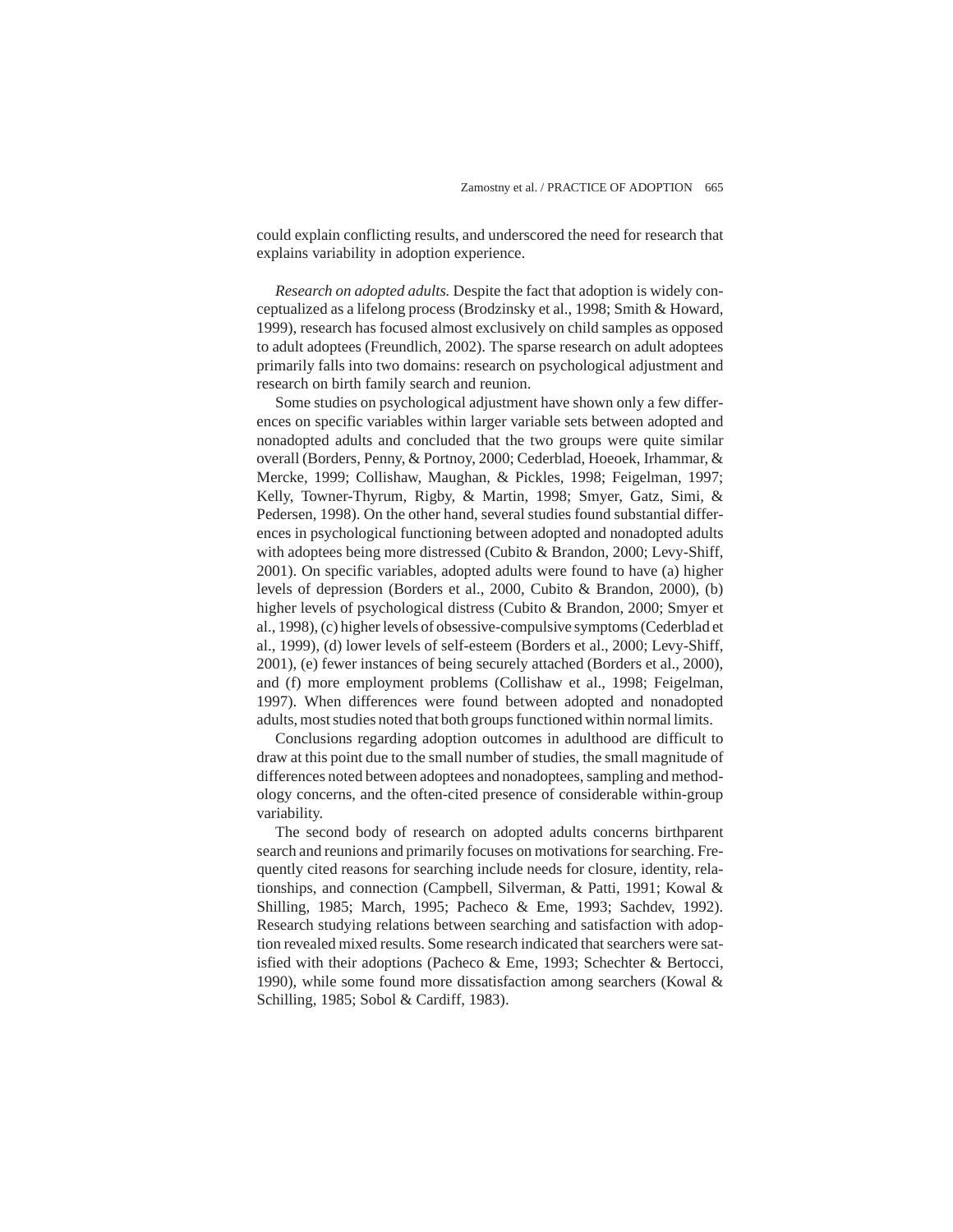#### 666 THE COUNSELING PSYCHOLOGIST / November 2003

*Birthparent research.* Some scholars have attended to the experiences of birthparents (A. Brodzinsky, 1990; Winkler, Brown, van Keppel, & Blanchard, 1988); however, there is a paucity of empirical research on this segment of the adoption triad. The limited research on birthparents has focused largely on unmarried teen mothers and primarily falls into two categories: relinquishment studies and postrelinquishment outcome studies. Relinquishment studies indicated that relinquishers are more likely to be non-Hispanic White, older teenagers, from intact families, educated with college-educated parents, and to have economic resources (Freundlich, 2002). In addition, one of the strongest predictors of relinquishment is preference of the birthmother's mother (Chippendale-Bakker & Foster, 1996; Dworkin, Harding, & Schreiber, 1993; Herr, 1989; Low, Moely, & Willis, 1989). More specifically, research through the 1980s indicated that mothers of pregnant teens were likely to favor adoption, whereas recent findings reflected preferences in favor of parenting (Freundlich, 2002).

Findings from postrelinquishment outcome research indicated that the initial adjustment of birthmothers who relinquished compared with those who chose to parent reflected a combination of sociodemographic success, grief reactions, and satisfaction. More specifically, birthmothers who relinquished scored the same or higher than those who chose to parent on measures of subsequent education, employment, and income (Donnelly & Voydanoff, 1996; McLaughlin, Pearce, Manninen, & Winges, 1988). Other research indicated that those who relinquished reported higher levels of grief at 6 months than at the time of relinquishment (Cushman, Kalmuss, & Namerow, 1993). Both relinquishers and parenters reported satisfaction with their decisions 2 years later (Donnelly & Voydanoff, 1996).

Research on long-term outcomes for birthmothers suggests that the emotional impact of relinquishment can be long lasting. Studies have reported that birthmothers experience unresolved grief (Carr, 2000; DeSimone, 1996; Deykin, Campbell, & Patti, 1984) even up to 30 years after relinquishment (Condon, 1986). Conversely, DeSimone (1996) found lower grief levels among birthmothers related to high marital satisfaction, personal achievements, and receipt of information about the relinquished child following placement. Similarly, Christian, McRoy, Grotevant, and Bryant (1997) found better long-term resolution of grief among birthmothers in the context of adoptions that involved some degree of ongoing openness as compared with confidential adoptions or with adoptions where birthmother contact with the adoptive family stopped.

Research on birthfathers is almost nonexistent (Freundlich, 2002). Deykin, Patti, and Ryan (1988) found that well over half of birthfathers reported being uninvolved in the adoption process. In addition, four factors were associated with birthfather absence from the process: pressure from their families, poor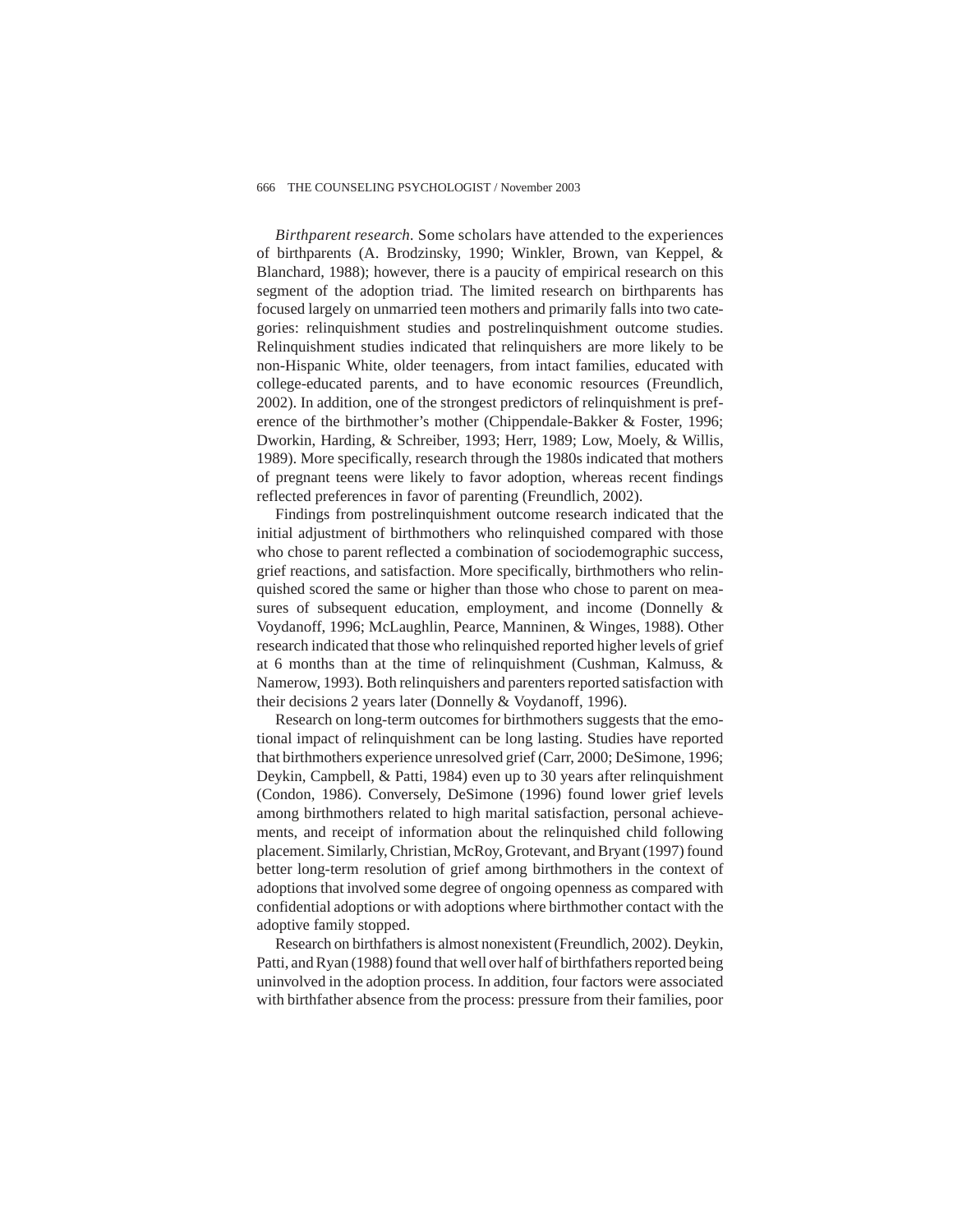relationship with the birthmother, financial issues, and attitudes of adoption agencies.

*Summary.* There are broad limitations to the adoption outcome literature that have relevance for this review. Despite the fact that adoption is widely conceptualized as a lifelong process for all members of the adoption triad, research has focused most often on adopted children as opposed to adult adoptees, and studies of other triad members—especially birthparents—are lacking. Second, outcome research largely has addressed pragmatic questions about adoptee problems and has not been based on theory, thereby limiting the empirical understanding of the psychological processes underlying adjustment to adoption. Last, given the failure to demonstrate reliable and meaningful overall differences between adopted and nonadopted children in terms of psychological risk and mental health problems (Barth & Miller, 2000, Brodzinsky et al., 1998; Haugaard, 1998), it is striking to note the persistence of research that studies adoptees as a presumably homogenous group and that focuses on the vulnerabilities and deficiencies of adoptees rather than also addressing strength, resilience, and positive coping.

Some writers argue that the narrow focus on risk or deficit models in adoption research stems from an overreliance on early psychoanalytic thinking and may have contributed inadvertently to the pathologizing of adoption (Miall, 1996; Wegar, 2000). They also point to the fact that researchers generally have failed to recognize the impact of the social stigmatization of adoption on the psychological adjustment of triad members. To address the limitations of psychopathological approaches to adoption research, Wegar (1995) argued for methodologies that include stigmatizing social context variables and for the development of multidimensional theories of adoption that incorporate contextual variables in addition to person variables.

#### **THEORETICAL PERSPECTIVES ON ADOPTION**

Attempts to conceptualize adoption in the context of well-grounded theory have emerged in the last 30 years. However, empirical research elaborating and testing these theories has lagged behind, thus limiting the understanding of adoption's impact. The five theoretical perspectives summarized below are not exhaustive, but they were selected because of their relevance for this review.

*Psychodynamic perspectives.* Psychodynamic theories have thrived in the clinical literature on adoption and have centered on the unconscious conflicts of adoption triad members that can have detrimental effects on individual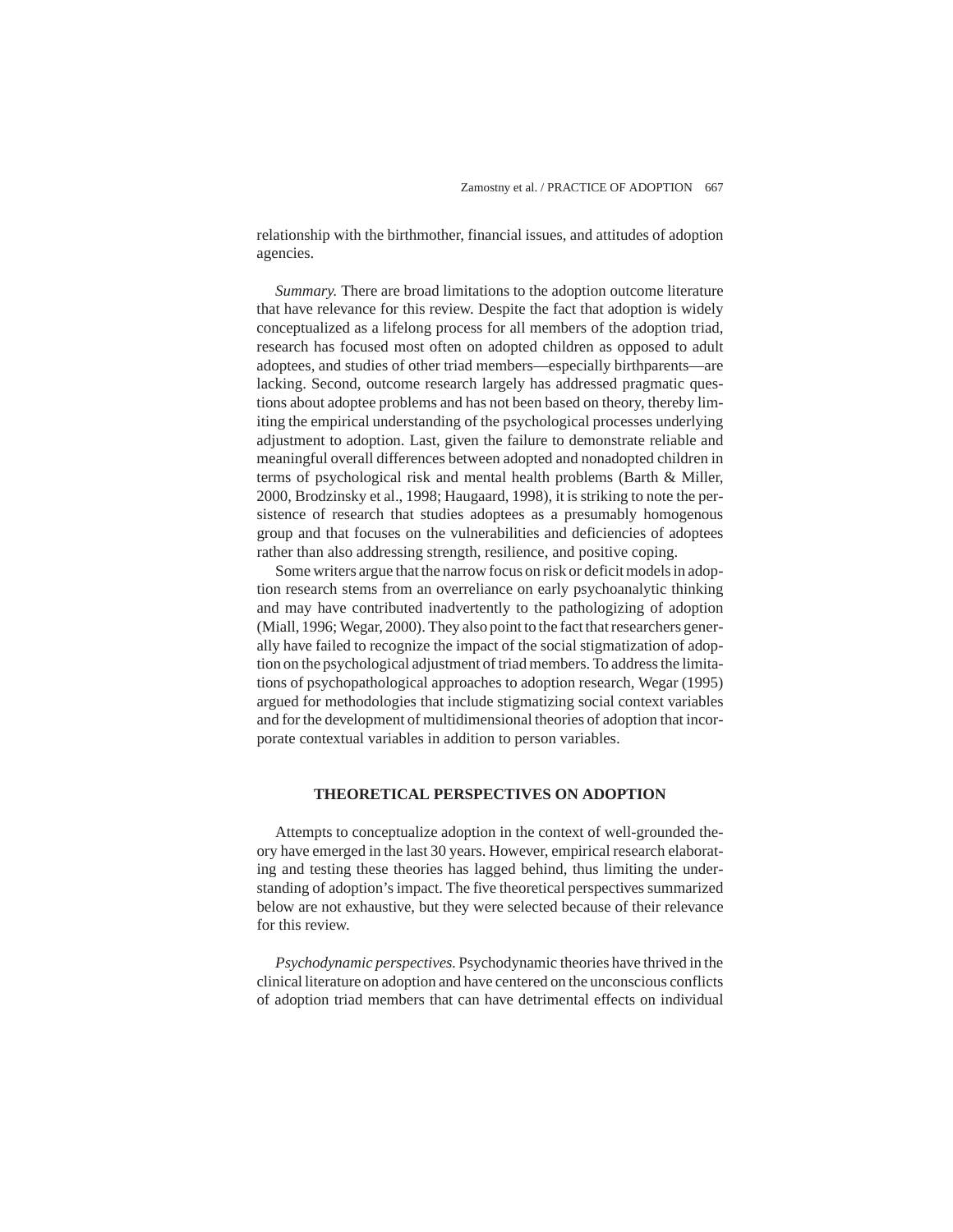development and family relationships (Brinich, 1990). Writers have focused on dynamic issues such as the narcissistic wounding of infertility (Schechter, 1970), the overreliance on splitting defenses in adoptees (Wieder, 1977), and the object relations problems that impede the development of trust in infancy and create problems for identity development at later points (Sorosky, Baran, & Pannor, 1975). Rosenberg (1992) outlined developmental phases for adoption triad members that rest on the dynamics of loss, separation and attachment, and identity search in the adoption experience. Lifton (1994, 1998) drew from Erikson (1968), trauma theory (Herman, 1992), and object relations theory (e.g., Winnicott, 1965) in her conceptualization of adoption as a series of traumas, which in the face of a loving adoptive family lead the adoptee to split the "artificial self" (good adoptee) from the "forbidden self" (bad adoptee). While psychodynamic models have continued to have a significant impact on the practice of adoption and mental health services for triad members (Brodzinsky et al., 1998; Groza & Rosenberg, 1998), they have not been studied empirically (Brodzinsky et al., 1998). Some scholars (Miall, 1996; Wegar, 2000) have criticized a psychodynamic approach as leading to an overreliance on pathogenic models.

*Social role theory.* Kirk's (1964) social role theory was the first systematic articulation of differences between adoptive and biological family systems. The theory, which was developed from large-scale survey research on adoptive parent experiences, details the role of loss in adoptive family relationships, the conflicts inherent in adoptive parent roles given that biological parenthood is the standard of comparison, and the stress created for adoptive families by society's stigmatized views of adoption. Kirk argued that adoptive families cope better with the handicaps inherent in adoptive parenting when they openly acknowledge differences and losses associated with adoption as opposed to rejecting differences (Kirk, 1964). Mixed research findings regarding this framework led some scholars to conclude that extreme levels of either coping approach may be problematic (Kaye, 1990; Kaye & Warren, 1988). Despite mixed empirical support, Kirk's ideas are central to how adoption is conceptualized currently. Furthermore, his theory is one of only a few to emphasize the role of social context (i.e., stigma) in adoption adjustment.

*Family systems perspectives.* The family systems perspective of adoption is rooted in the view that adoption unites the adopted child, birth family, and adoptive family in a lifelong kinship network (Reitz & Watson, 1992) and has focused on the interactions of emotional and behavioral subsystems within adoptive families (Pavao, Groza, & Rosenberg, 1998). The research on family structure and process variables, while informative, has not provided a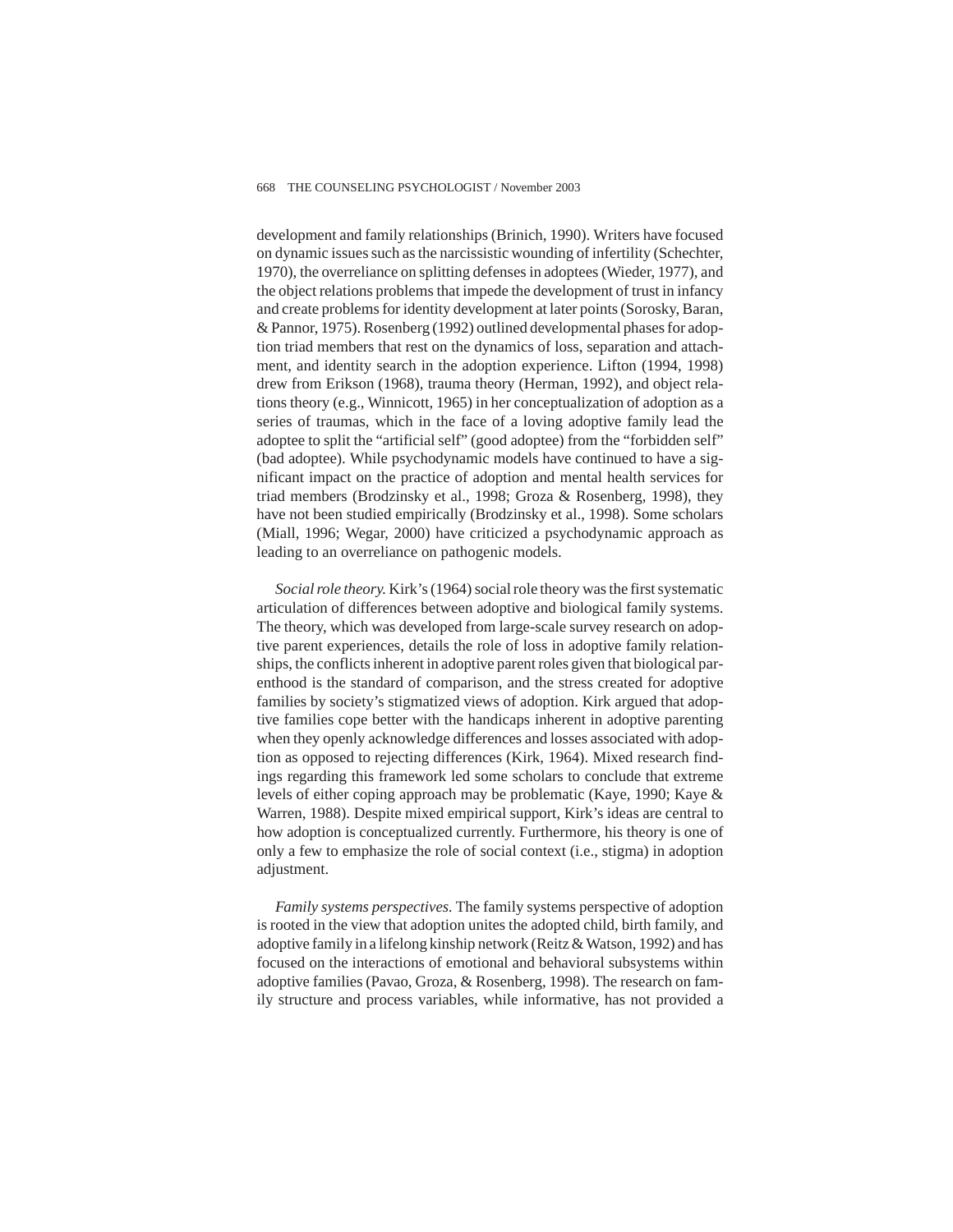unified understanding of adoption (see O'Brien & Zamostny, 2003). One useful framework to emerge from a systems perspective is that of the adoptive family life span (Brodzinsky et al., 1998; Pavao, 1992; Rosenberg, 1992), which rests on the recognition that adoptive families experience different stressors than biological families and that they have unique developmental concerns (see O'Brien & Zamostny, 2002, for a review).

*Attachment theory.* Attachment theory (Bowlby, 1982) applications to adoption are interesting and informative, but empirical research testing this theory has been sporadic. Authors have used attachment theory to understand adoption adjustment processes such as bonding and loss (Johnson & Fein, 1991) as well as disruption rates in special needs adoptions (Barth & Berry, 1988). Singer et al. (1985) found that transracial adoptees placed within the first few months of life were able to securely attach to their adoptive mothers. Research also has shown relations between attachment difficulties and prolonged institutional care (Tizard & Hodges, 1978) and preadoptive histories of abuse and neglect (Groze & Rosenthall, 1993).

Edens and Cavell (1999) reviewed selected adoption research and reformulated the results in terms of hypotheses grounded in attachment theory. They argued that research on the role of attachment styles—secure, preoccupied, fearful, dismissive (Bartholomew, 1990)—might increase the understanding of complex processes that are unique to adoption. For example, they speculated that dimensions of anxiety and avoidance that underlie Bartholomew's four attachment styles (Bartholomew & Horowitz, 1991; Griffin & Bartholomew, 1994) might be related to which individuals decide to adopt (the high-avoidance styles—dismissive and fearful—would be less likely to adopt) and which adoptees decide to search for birthparents (low avoidance styles—secure and preoccupied—would be more likely to search).

*Stress and coping theory.* Although the aforementioned theoretical applications shed light on adoption, they focus on specific aspects of adoption rather than overall complexities. In contrast, several integrative theories have emerged that incorporate the multidimensional aspects of adoption (Barth & Berry, 1988; Pinderhughes, 1996). For example, D. M. Brodzinsky (1990, 1993) used stress and coping theory (Lazarus & Folkman, 1984) to develop a model to explain infant adoption adjustment (Barth & Berry's model similarly described older child adoption). The model rests on the belief that adoption involves challenges that test adoptee coping responses and places an emphasis on the mediational role of cognitive appraisal in determining the outcome of adoption-related stress. The model considers biological (e.g., genetics), individual (e.g., cognitive level, personality, attachment style), and environmental (e.g., preadoption history, family environment, social sup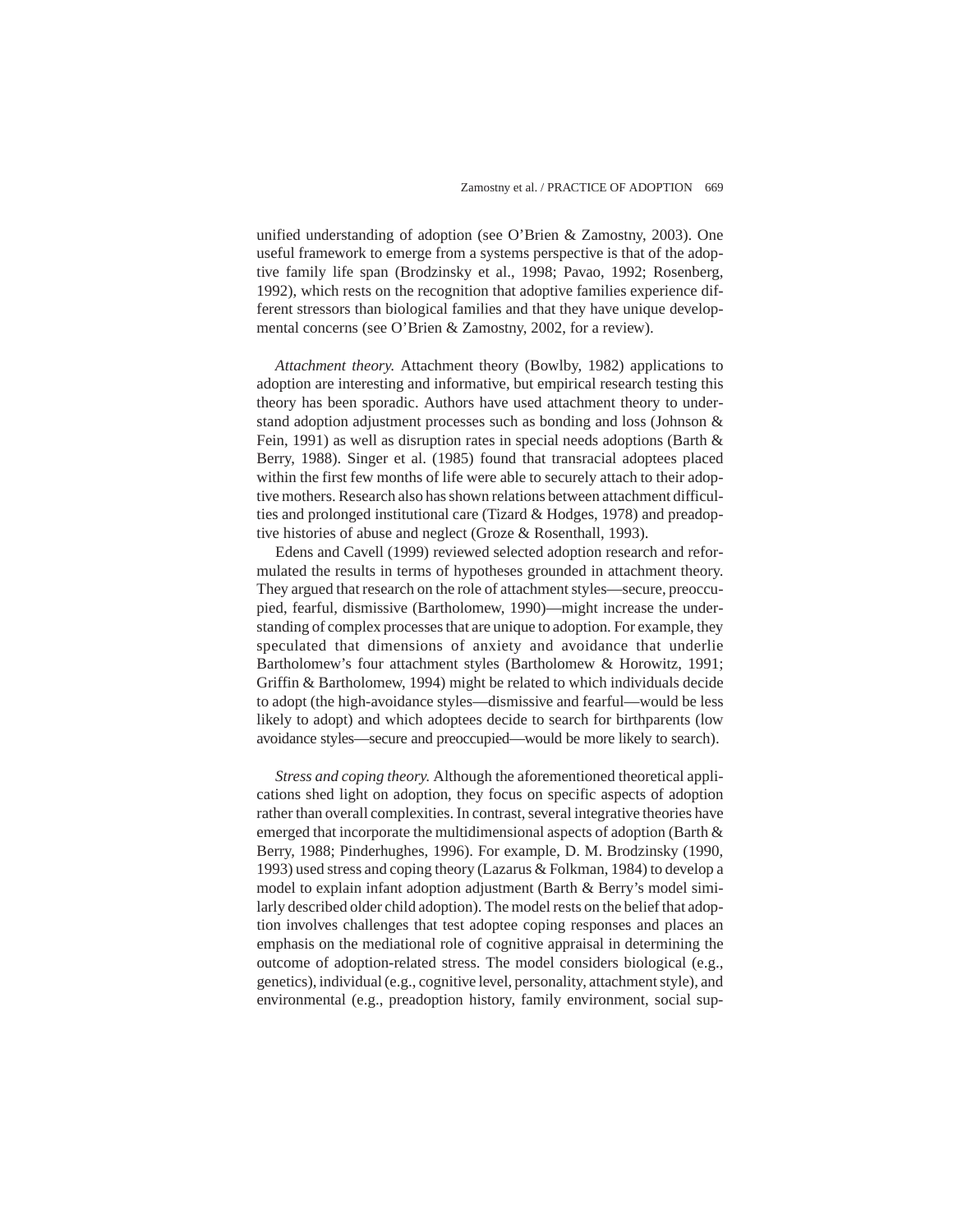port, cultural, and societal constraints) factors that directly affect cognitive appraisal, which in turn affects coping and subsequent adjustment. Preliminary efforts to test the model are promising. For example, Smith and Brodzinsky (2002) studied how preadolescent adoptees appraised, coped with, and adjusted to the loss of birthparents. Among other interesting findings, they found that children who had more negative affect about birthparent loss were more likely to be depressed and exhibit lower selfworth. Brodzinsky's model is appealing in that it is based on a nonpathological framework, includes salient variables shown to relate to adoption experience overall, and can account for individual differences in adoption adjustment. Moreover, the model allows for the impact of adverse societal adoption attitudes such as stigmatization, whereas most theories ignore important social context variables.

#### **CONCLUSIONS AND RECOMMENDATIONS**

This broad overview of the practice of adoption has highlighted several themes. First, adoption is a highly varied and complex practice that is well established in American society, although data-keeping mechanisms that would allow for accurate tracking of this sizeable segment of society are wanting. Given the increase in alternatives such as international, foster care, special needs, and single parent adoptions, there is a growing diversity among adoption triad members and increased complexity in the adoption experience that need to be better understood. While there is clear evidence that adoption is successful overall (e.g., comparisons with institutional and foster care, overall satisfaction ratings), findings regarding adoption risks are inconclusive, positive outcomes are understudied, and many questions regarding the specific impact of adoption have not been addressed. Furthermore, theoretical models of adoption have not been elaborated adequately and tested empirically, thereby limiting the understanding of adoption experience and the use of theoretical models for clinical practice.

*Practice recommendations.* Practitioners need to be informed about adoption so that they can confront myths within themselves, their clients, and the general public. They also need to be aware of cultural biases concerning infertility, childlessness, and centrality of blood relationships as well as biases that deny the impact of the aforementioned on some triad members. Some writers have argued that psychopathological models have had a detrimental effect on service delivery to adoption triad members (Miall, 1996; Wegar, 2000). To guard against this possibility, practitioners need to maintain a balanced perspective that allows them to acknowledge therapeutically the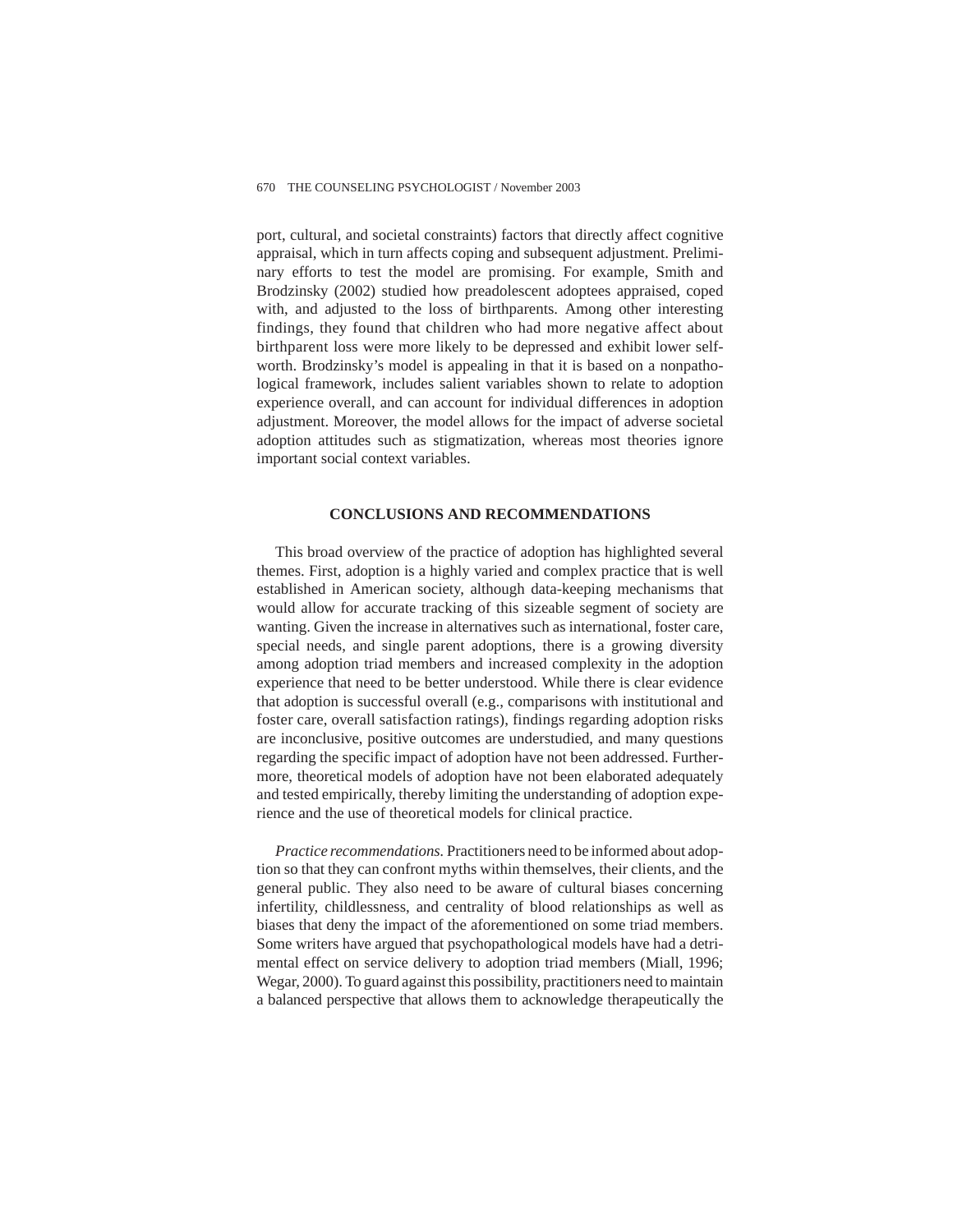positive and the negative impacts of adoption and to use assessment and treatment models that attend to the array of person and contextual factors that promote or impede adoption adjustment. Furthermore, they should use theories that are supported by research and be cautious in the use of concepts that have not been tested empirically. Finally, clinical themes in adoption overlap with traditional themes of counseling psychology (e.g., relationship and attachment processes, stress and coping skill enhancement, coping with loss and transitions, cross-cultural issues), which should help counseling psychology practitioners be responsive to members of the adoption triad and also contribute to adoption treatment literature.

*Research recommendations.* Limitations in the adoption literature have relevance for researchers in counseling psychology. First, adoption theory and research have been too pathology oriented. The relentless focus on adoption risks in the face of inconclusive results has stymied the creativity and utility of research. While it is important to not revert back to myths that ignore the unique stressors that adoption triad members face, it is time to both move beyond deficit paradigms that fail to explain the complexities of adoption experience and shift to models that incorporate the strengths and risks of adoption, that describe and explain the experiences of triad members, and that shed light on how triad members cope with the stressors of adoptive family life.

Second, adoption research and theory need to address the wide variability in adoption experience. It seems likely that the conflicting results regarding adoption risk are related to the nature of underlying variability in adoption adjustment (Finley, 1999; Haugaard, 1998). It is highly possible that adoption does not pose an overall risk for triad members but that there are subsets of individuals who are vulnerable to the stressors and losses inherent in adoption. Thus, more specific outcome questions need to be addressed: What elements of adoption are stressful for what subset of triad members under what conditions? Or keeping in mind the points made earlier about the pathologizing of adoption, what conditions or variables allow which subset of triad members to cope successfully with specific aspects of adoption? Brodzinsky's stress and coping model of adoption adjustment provides a useful foundation for posing and asking such research questions. Alternatively, the literature on resilience—that is, positive development or adjustment in the face of significant adversity (Masten, 2001)—may shed light on variability in adoption adjustment given that the goal of resilience research is to explain the variability in outcomes (often positive) among high-risk children (see Luthar, Cicchetti, & Becker, 2000).

Last, the history of and trends in adoption practice highlight the significant, and often detrimental, effects of social and cultural factors on adoption.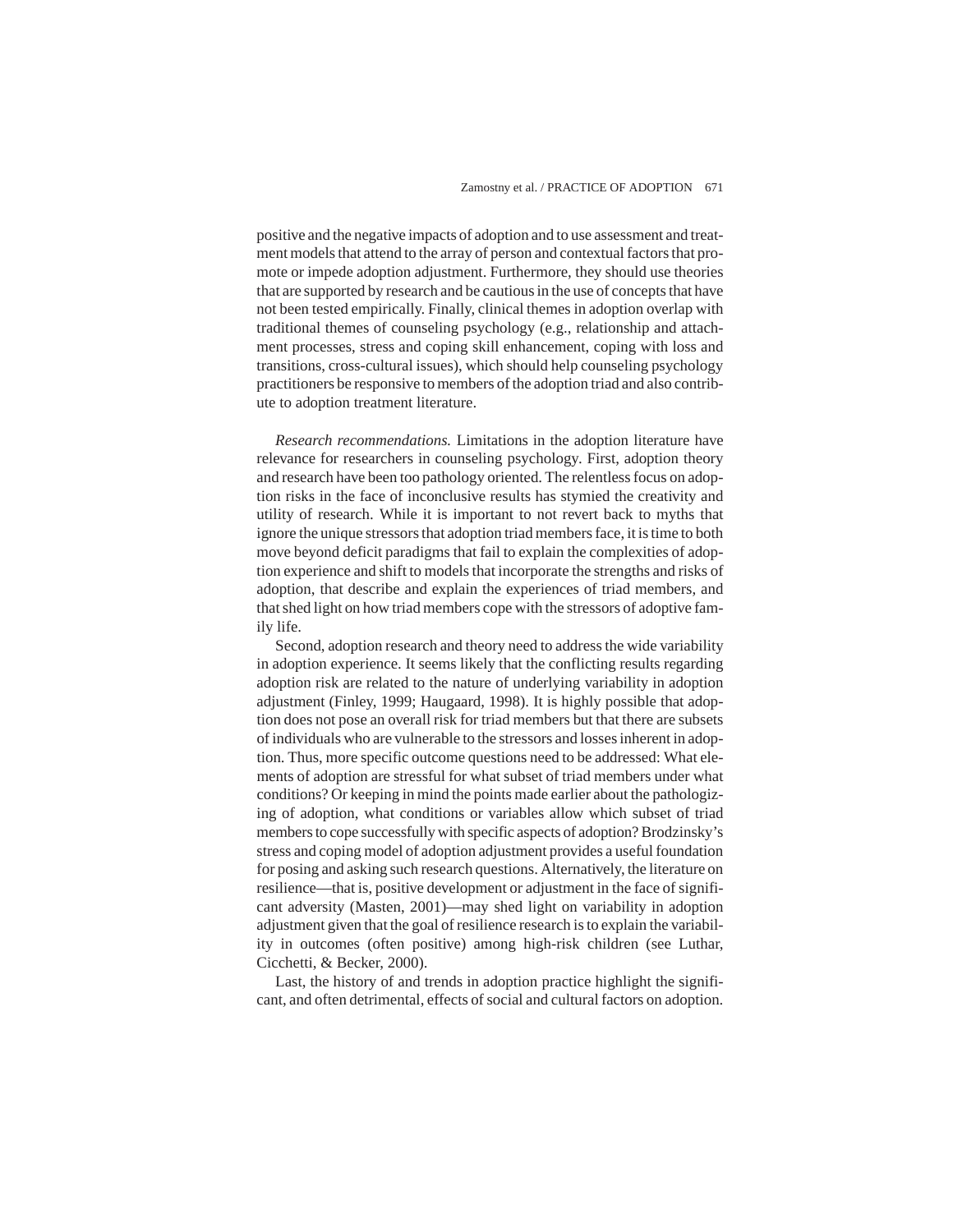It is clear that race, culture and socioeconomic status matter in the practice of adoption—in terms both of possible biases that could lead to differential and unfair treatment and of creating considerable diversity in the practice and experience of adoption. Adoption research and theories need to better address the roles of race, culture, and socioeconomic status in adoption experience by including variables that shed light on diversity in adoption adjustment. Moreover, scholars need to be sensitive to the negative impact on research and theory development of the social stigmatization of adoption by selecting research paradigms that do not inadvertently perpetuate stigmatized and pathologized views of adoption and by incorporating social context variables into designs and theoretical models. It is impossible to fully understand adoption historically and its impact on our society and individual triad members without considering the powerful effects of social context.

In summary, adoption research and theory will be advanced by shifting the focus to coping models rather than pathology models, by studying the wide variability in adoption experience rather than studying triad members in aggregate groups, and by considering the powerful effects of race, culture, socioeconomic status, and social context in research designs and conclusions. In light of these recommendations, counseling psychology has much to offer given its foundation in strength and coping theories, its attention to person-environment models that study people in context, and the importance it places on cultural diversity factors.

#### **REFERENCES**

- Administration for Children and Families. (2003a). *Adoption and Safe Families Act*. Retrieved February 22, 2003, from http://www.acf.hhs.gov/programs/cb/laws/pi/pi9802.html
- Administration for Children and Families. (2003b). *About AFCARS*. Retrieved February 22, 2003, from http://www.acf.hhs.gov/programs/cb/dis/afcars/about.html
- Adoption and Foster Care Analysis and Reporting System (AFCARS). (2001). *Report 6, FY 1999*. Retrieved September 21, 2002, from http://www.acf.hhs.gov/programs/cb/publications/afcars/june2001.htm
- Andersen, M. L. (1991). Feminism and the American family ideal. *Journal of Comparative Family Studies*, *27*, 235-246.
- Bachrach, C. A., Stolley, K. S., & London, K. A. (1992). Relinquishment of premarital births: Evidence from the national survey data. *Family Planning Perspectives*, *24*, 27-32, 48.
- Baran, A., & Pannor, R. (1990). Open adoption. In D. M. Brodzinsky & M. Schechter (Eds.), *The psychology of adoption* (pp. 316-331). New York: Oxford University Press.
- Baran, A., & Pannor, R. (1993). Perspectives on open adoption. *The Future of Children*, *11*, 119- 124.
- Barth, R. P., & Berry, M. (1988). *Adoption and disruption: Rates, risks, and responses*. New York: Aldine De Gruyter.
- Barth, R. P., Berry, M., Yoshikami, R., Goodfield, R. K., & Carson, M. L. (1988). Predicting adoption disruption. *Social Work*, *33*, 227-233.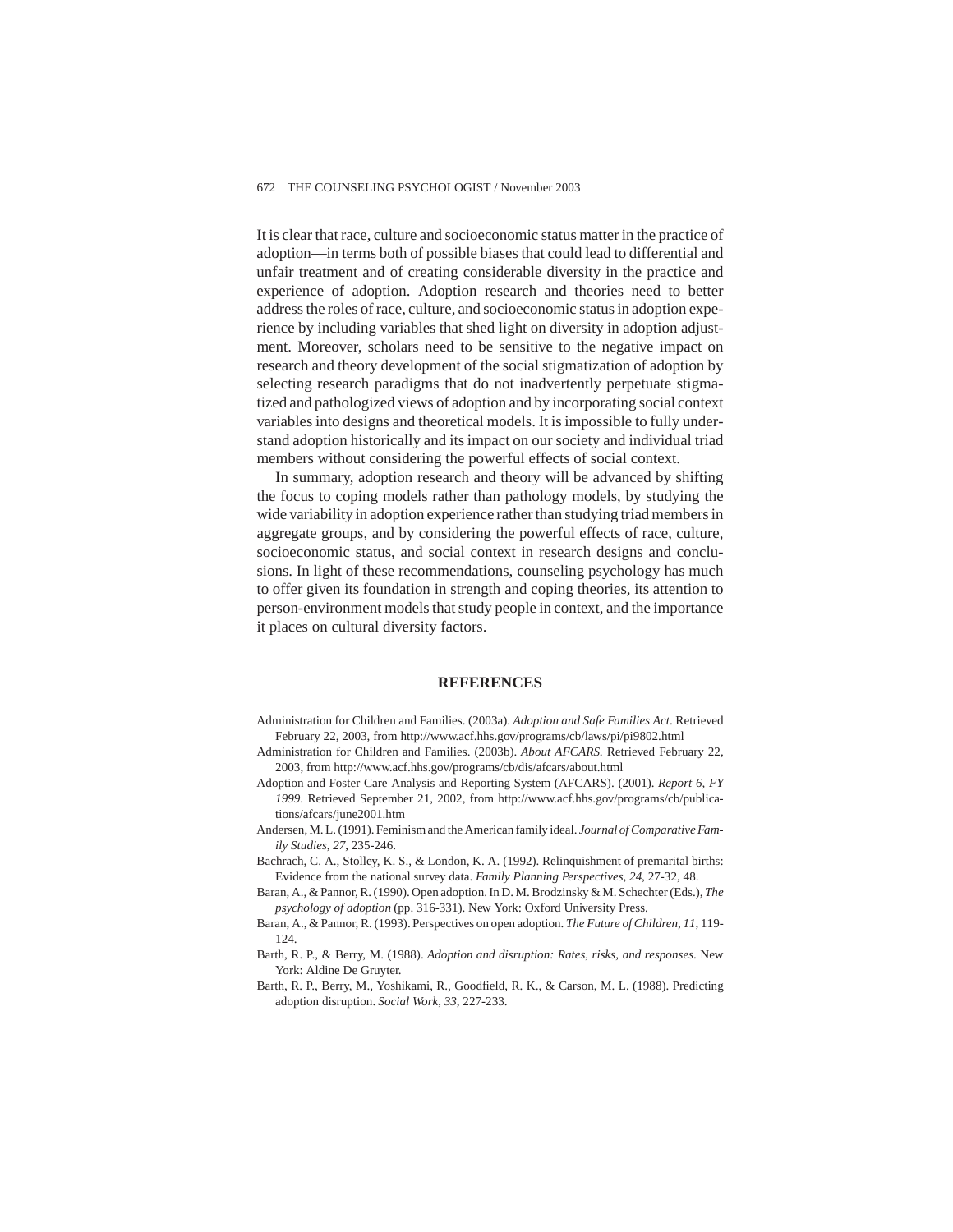- Barth, R. P., & Miller, J. M. (2000). Building effective post-adoption services: What is the empirical foundation? *Family Relations: Interdisciplinary Journal of Applied Family Studies*, *49*, 447-455.
- Bartholet, E. (1993). International adoption: Current status and future prospects. *The Future of Children*, *3*, 89-103.
- Bartholet, E. (1999). *Family bonds: Adoption, infertility, and the new world of child production*. Boston: Beacon.
- Bartholomew, K. (1990). Avoidance of intimacy: An attachment perspective*. Journal of Social and Personal Relationships*, *7*, 147-178.
- Bartholomew, K., & Horowitz, L. M. (1991). Attachment styles among young adults: A test of a four-category model. *Journal of Personality and Social Psychology*, *61*, 226-244.

Benet, M. K. (1976). *The politics of adoption*. New York: Free Press.

- Benson, P. L., Sharma, A. R., & Roehlkepartain, E. C. (1994). *Growing up adopted: A portrait of adolescents and their families*. Minneapolis, MN: Search Institute.
- Berry, M., & Barth, R. P. (1989). Behavior problems of children adopted when older. *Children and Youth Services Review*, *11*, 221-238.
- Bohman, M. (1970). *Adopted children and their families: A follow-up study of adopted children, their background environment, and adjustment*. Stockholm: Proprius.
- Bohman, M., & Sigvardsson, S. (1990). Outcome in adoption: Lessons from longitudinal studies. In D. M. Brodzinsky & M. D. Schechter (Eds.), *The psychology of adoption* (pp. 93-106). New York: Oxford University Press.
- Borders, L. D., Black, L. K., & Paisley, B. K. (1998). Are adopted children and their parents at greater risk for negative outcomes? *Family Relations*, *47*, 237-241.
- Borders, L. D., Penny, J. M., & Portnoy, F. (2000). Adult adoptees and their friends: Current functioning and psychological well-being. *Family Relations*, *4*, 407-418.
- Bowlby, J. (1982). Attachment and loss: Retrospect and prospect. *American Journal of Orthopsychiatry*, *54*, 664-678.
- Bradley, C., & Hawkins-Leon, C. G. (2002). The transracial adoption debate: Counseling and legal implications. *Journal of Counseling & Development*, *80*, 433-440.
- Brinich, P. M. (1990). Adoption from the inside out: A psychoanalytic perspective. In D. M. Brodzinsky & M. D. Schechter (Eds.), *The psychology of adoption* (pp. 42-61). New York: Oxford University Press.
- Brodzinsky, A. (1990). Surrendering an infant for adoption: The birthmother experience. In D. M. Brodzinsky & M. Schechter (Eds.), *The psychology of adoption* (pp. 295-315). New York: Oxford University Press.
- Brodzinsky, D. M. (1990). A stress and coping model of adoption adjustment. In D. M. Brodzinsky & M. D. Schechter (Eds.), *The psychology of adoption* (pp. 3-24). New York: Oxford University Press.
- Brodzinsky, D. M. (1993). Long-term outcome in adoption.*The Future of Children*, *11*, 153-166.
- Brodzinsky, D. M., Lang, R., & Smith, D. W. (1995). Parenting adopted children. In M. H. Bornstein (Ed.), *Handbook of parenting* (pp. 209-232). Mahwah, NJ: Lawrence Erlbaum.
- Brodzinsky, D. M., Smith, D. W., & Brodzinsky, A. B. (1998). *Children's adjustment to adoption: Developmental and clinical issues*. Thousand Oaks, CA: Sage.
- Brooks, D., & Goldberg, S. (2001). Gay and lesbian adoptive and foster care placements: Can they meet the needs of waiting children? *Social Work*, *46*, 147-157.
- Cahn, N. (2002). Race, poverty, history, adoptions, and child abuse: Connections. *Law & Society Review*, *36*, 461-489.
- Campbell, L. H., Silverman, P. R., & Patti, P. B. (1991). Reunions between adoptees and birthparents: The adoptees' experience. *Social Work*, *36*, 329-335.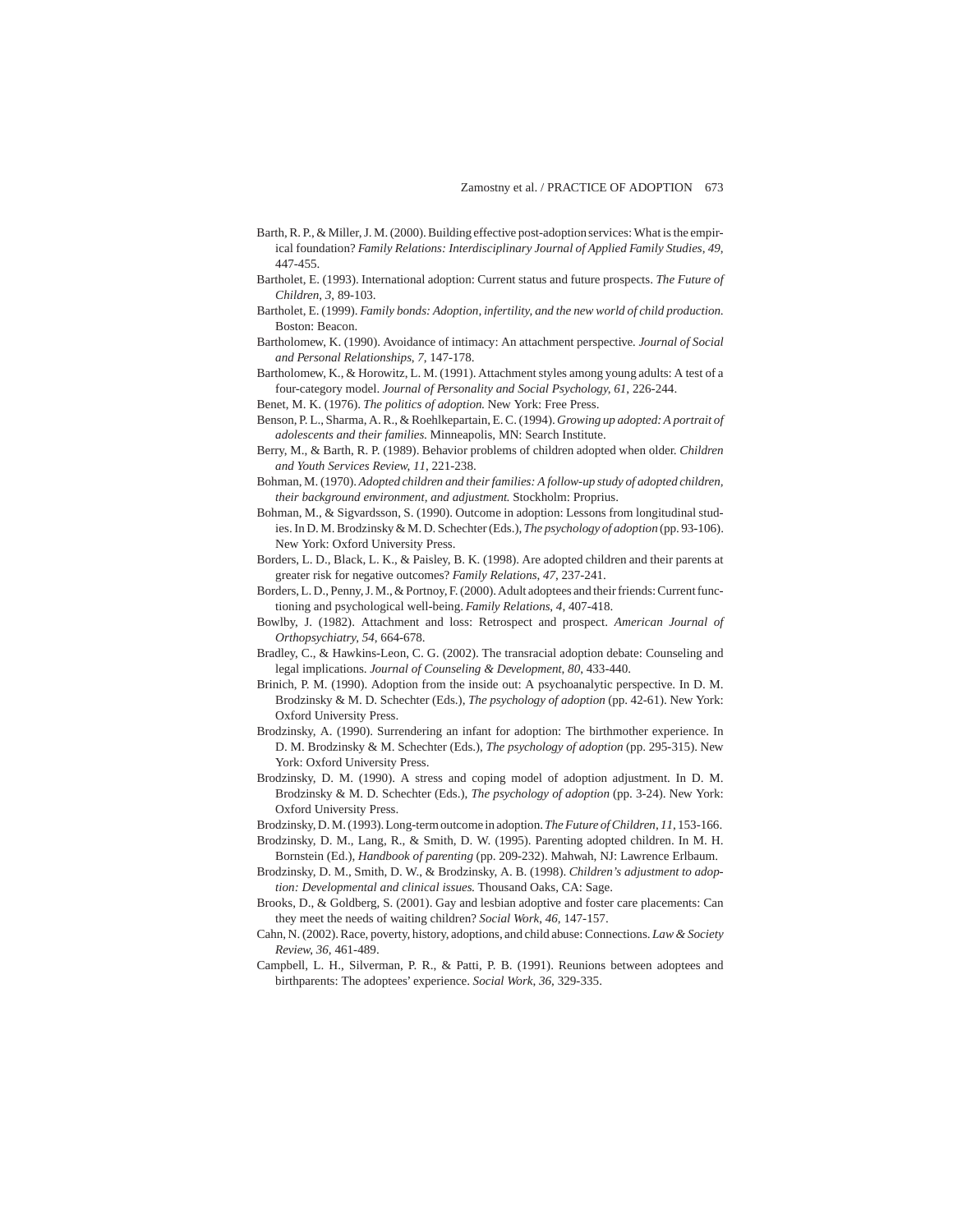- Carp, E. W. (2002). Introduction: A historical overview of American adoption. In E. W. Carp (Ed.), *Adoption in America: Historical perspectives* (pp. 1-26). Ann Arbor: University of Michigan Press.
- Carr, M. J. (2000). Birthmothers and subsequent children: The role of personality traits and attachment history. *Journal of Social Distress and the Homeless*, *9*, 339-348.
- Cederblad, M., Hoeoek, B., Irhammar, M., & Mercke, A. M. (1999). Mental health in international adoptees as teenagers and young adults: An epidemiological study. *Journal of Child Psychology and Psychiatry and Allied Disciplines*, *40*, 1239-1248.
- Child Welfare League of America. (1978). *Standards of adoption service* (Rev. ed.). New York: Author.
- Chippendale-Bakker, V., & Foster, L. (1996). Adoption in the 1990s: Sociodemographic determinants of biological parents choosing adoption.*Child Welfare*, *75*, 337-355.
- Christian, C. L., McRoy, R. G., Grotevant, H. D., & Bryant, C. M. (1997). Grief resolution of birthmothers in confidential, time-limited mediated, ongoing mediated, and fully disclosed adoptions. *Adoption Quarterly*, *1*, 35-38.
- Cole, E. S. (1985). Adoption: History, policy, and program. In J. Laird & A. Hartman (Eds.), *A handbook of child welfare* (pp. 638-666). New York: Free Press.
- Cole, E., & Donley, K. (1990). History, values and placement policy issues. In D. Brodzinsky & M. Schechter (Eds.), *The psychology of adoption* (pp. 273-294). New York: Oxford University Press.
- Collishaw, S., Maughan, B., & Pickles, A. (1998). Infant adoption: Psychosocial outcomes in adulthood. *Social Psychiatry and Psychiatric Epidemiology*, *33*, 57-65.
- Condon, J. T. (1986). Psychological disability in women who relinquish a baby for adoption. *The Medical Journal of Australia*, *144*, 117-119.
- Cubito, D. S., & Brandon, K. O. (2000). Psychological adjustment in adult adoptees: Assessment of distress, depression, and anger. *American Journal of Orthopsychiatry*, *70*, 408-413.
- Cushman, L. F., Kalmuss, D., & Namerow, P. B. (1993). Placing an infant for adoption: The experiences of young birthmothers. *Social Work*, *38*, 264-272.
- DeSimone, M. (1996). Birth mother loss: Contributing factors to unresolved grief. *Clinical Social Work Journal*, *24*, 65-76.
- Deykin, E. Y., Campbell, L., & Patti, P. (1984). The postadoption experience of surrendering parents. *American Journal of Orthopsychiatry*, *54*, 271-280.
- Deykin, E. Y., Patti, P., & Ryan, J. (1988). Fathers of adopted children: A study of the impact of child surrender of birthparents. *American Journal of Orthopsychiatry*, *58*, 240-248.
- Donnelly, B. W., & Voydanoff, P. (1996). Parenting versus placing for adoption. *Family Relations*, *45*, 427-443.
- Dworkin, R. J., Harding, J. T., & Schreiber, N. B. (1993). Parenting or placing: Decision making by pregnant teens. *Youth and Society*, *25*, 75-92.
- Edens, J. F., & Cavell, T. A. (1999). A review and reformulation of adoptive relationships from an attachment perspective. *Adoption Quarterly*, *3*(2), 43-70.
- Erikson, E. (1968). *Identity: Youth and crisis*. New York: Norton.
- Evan B. Donaldson Adoption Institute. (2002). *Fact overview*. Retrieved March 18, 2002, from http://www.adoptioninstitute.org/FactOverview.html
- Evan B. Donaldson Adoption Institute. (2003). *Who we are*. Retrieved February 23, 2003, from hhtp://www.adoptioninstitute.org/whowe/intro.html
- Feigelman, W. (1997). Adopted adults: Comparisons of persons raised in conventional families. *Marriage & Family Review*, *25*, 199-223.
- Festinger, T. (1990). Adoption disruption: Rates and correlates. In D. M. Brodzinsky, & M. D. Schechter (Eds.), *The psychology of adoption* (pp. 201-218). New York: Oxford University Press.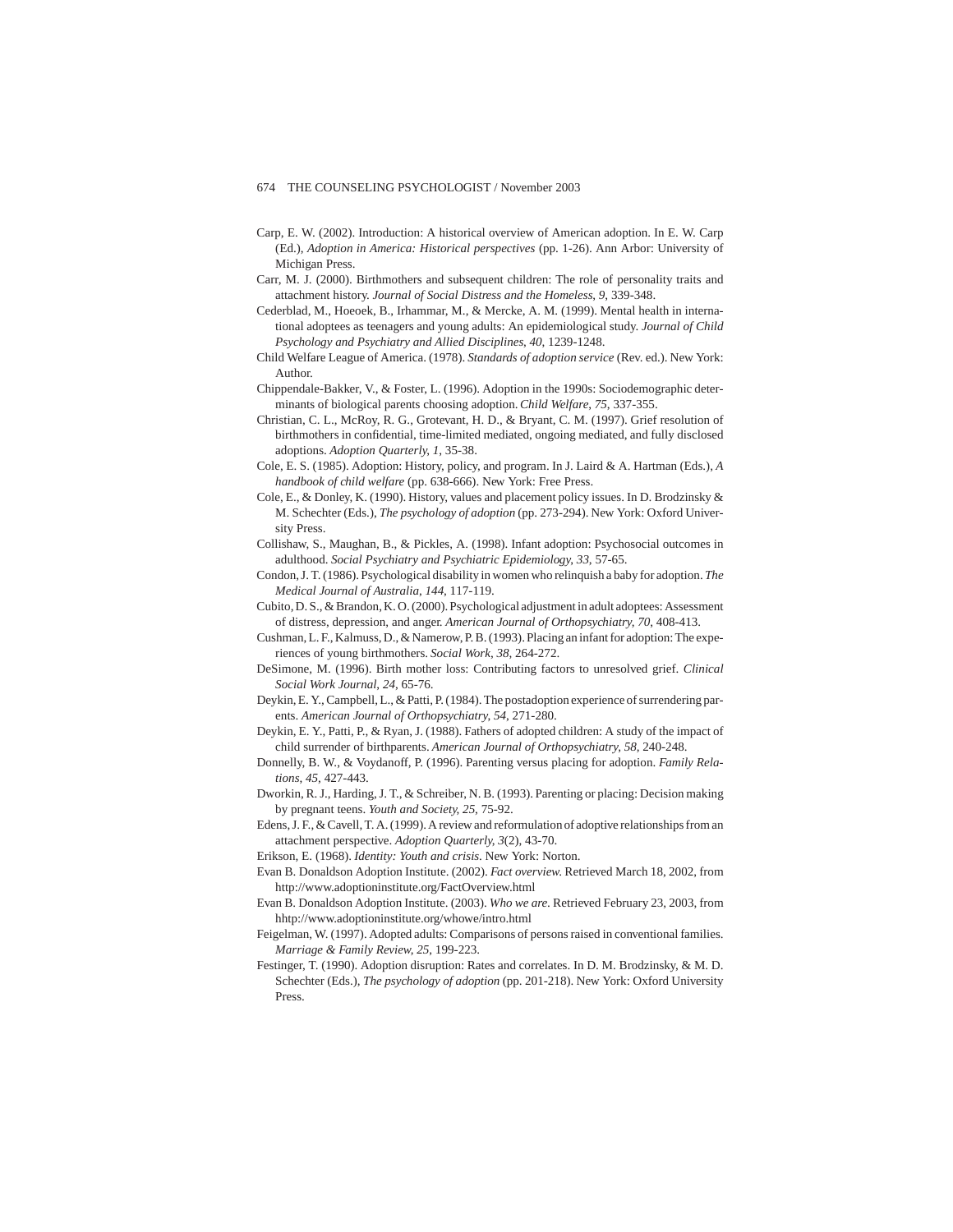- Finley, G. E. (1999). Children of adoptive families. In W. K. Silverman & T. H. Ollendick (Eds.), *Developmental issues in the clinical treatment of children* (pp. 358-370). Boston: Allyn & Bacon.
- Freundlich, M. (2002). Adoption research: An assessment of empirical contributions to the advancement of adoption practice. *Journal of Social Distress and the Homeless*, *11*, 143-166.
- Gill, B. P. (2002). Adoption agencies and the search for the ideal family, 1918-1965. In E. W. Carp (Ed.),*Adoption in America: Historical perspectives*(pp. 160-180). Ann Arbor: University of Michigan Press.
- Gordon, L. (1988). *Heroes of their own lives: The politics and history of family violence: Boston, 1880-1960*. New York: Viking.
- Griffin, D., & Bartholomew, K. (1994). Models of self and other: Fundamental dimensions underlying adult attachment. *Journal of Personality and Social Psychology*, *67*, 430-445.
- Grotevant, H. D., & McRoy, R. G. (1998). *Openness in adoption: Exploring family connections*. Thousand Oaks, CA: Sage.
- Groza, V. (1996). *Successful adoptive families: A longitudinal study of special needs adoption*. Westport, CT: Greenwood.
- Groza, V., & Rosenberg, K. F. (1998). Treatment issues of adoptees placed as infants and as older children: Similarities and differences. In V. Groza & K. F. Rosenberg (Eds.), *Clinical and practice issues in adoption* (pp. 1-19). Westport, CT: Praeger.
- Groze, V., & Rosenthall, J. (1993). Attachment theory and the adoption of children with special needs. *Social Work Research and Abstracts*, *29*, 513.
- Hartman, A., & Laird, J. (1990). Family treatment after adoption: Common themes. In D. M. Brodzinsky & M. Schechter (Eds.). *The psychology of adoption* (pp. 221-239). New York: Oxford University Press.
- Haugaard, J. J. (1998). Is adoption a risk factor for the development of adjustment problems? *Clinical Psychology Review*, *18*, 47-69.
- Henderson, D. B. (2002). Challenging the silence of the mental health community on adoption issues. *Journal of Social Distress and the Homeless*, *1*1, 131-141.
- Herman, J. (1992). *Trauma and recovery*. New York: Basic Books.
- Herr, K. M. (1989). Adoption vs. parenting decisions among pregnant adolescents. *Adolescence*, *24*, 795-799.
- Hollinger, J. H. (1993). The uniform adoption act. *The Future of Children*, *5*, 205-211.
- Hollinger, J. H. (1998). *Adoption law and practice* (Vol. 1; 1998 Supplement). New York: Matthew Bender.
- Johnson, F., & Fein, E. (1991). The concept of attachment: Applications to adoption. *Child and Youth Services Review*, *13*, 397-412.
- Kadushin, A., & Martin, J. (1988). *Child welfare services* (4th ed.). New York: Macmillan.
- Kaye, K. (1990). Acknowledgement or rejection of differences? In D. M. Brodzinsky & M. D. Schechter (Eds.), *The psychology of adoption* (pp. 121-143). New York: Oxford University Press.
- Kaye, K., & Warren, S. (1988). Discourse about adoption in adoptive families. *Journal of Family Psychology*, *1*, 406-433.
- Kelly, M. M., Towner-Thyrum, E., Rigby, A., & Martin, B. (1998). Adjustment and identity formation in adopted and nonadopted young adults: Contributions of family environment. *American Journal of Orthopsychiatry*, *68*, 497-500.
- Kim, W. J., Davenport, C., Joseph, J., Zrull, J., & Woolford, E. (1988). Psychiatric disorder and juvenile delinquency in adopted children and adolescents. *Journal of the Academy of Child and Adolescent Psychiatry*, *27*, 111-115.
- Kirk, H. D. (1964). *Shared fate*. New York: Free Press.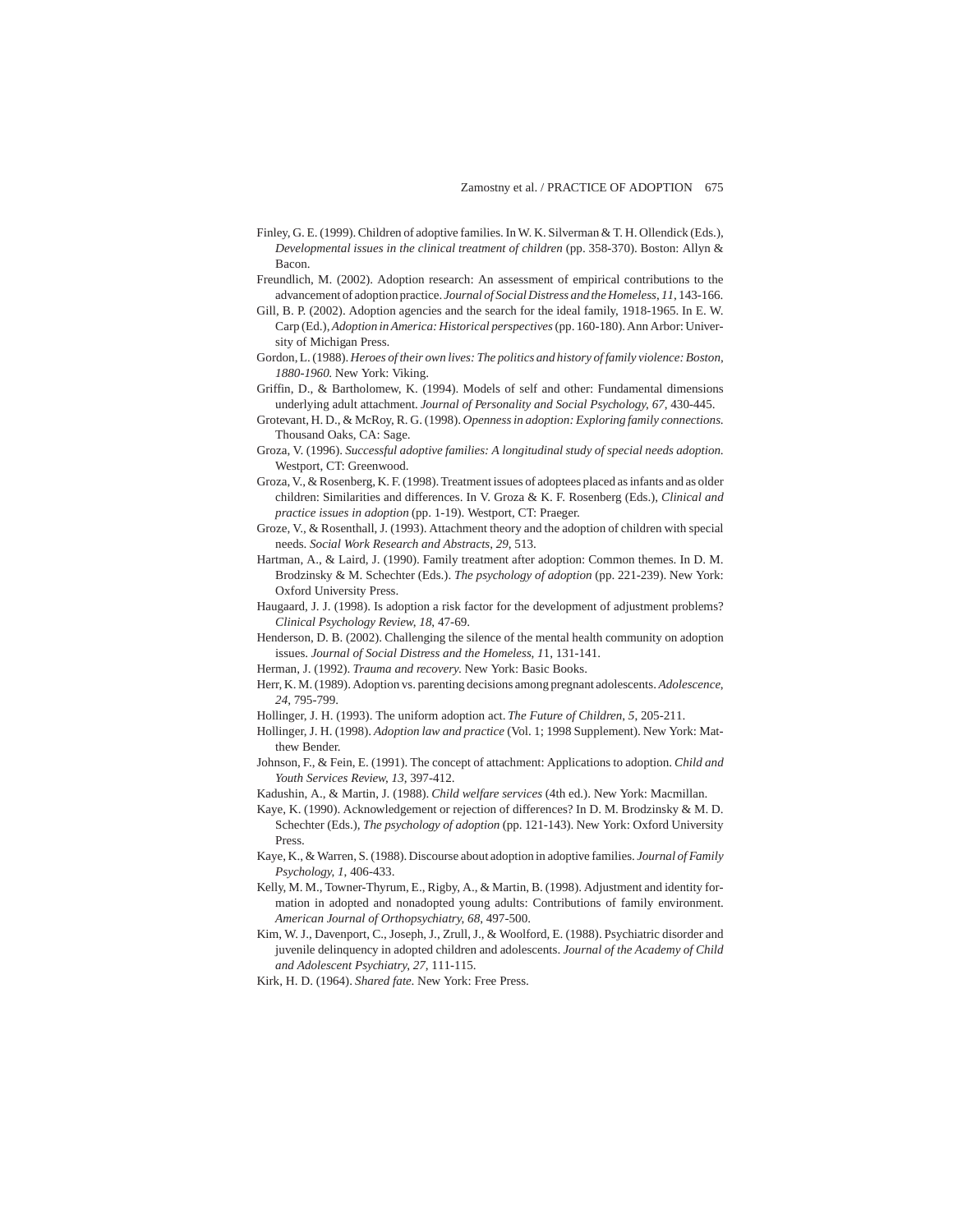Kowell, K. A., & Shilling, K. M. (1985). Adoption through the eyes of adult adoptees. *American Journal of Orthopsychiatry*, *55*, 354-362.

Lazarus, R. S., & Folkman, S. (1984). *Stress, appraisal, and coping*. New York: Springer.

- Lee, R. M. (2003). The transracial adoption paradox: History, research, and counseling implications of cultural socialization. *The Counseling Psychologist, 31*(6), 711-744.
- Leon, I. G. (2002). Adoption losses: Naturally occurring or socially constructed?*Child Development*, *73*(2), 652-663.

Levy-Shiff, R. (2001). Psychological adjustment of adoptees in adulthood: Family environment and adopted-related correlates. *International Journal of Behavior Development*, 25, 97-104.

- Lifton, B. J. (1994). *Journey of the adopted self: A quest for wholeness*. London: Penguin Books. Lifton, B. J. (1998). Shared identity issues for adoptees. In V. Groza & K. F. Rosenbery (Eds.),
- *Clinical and practice issues in adoption* (pp. 36-48). Westport, CT: Praeger. Low, J. M., Moely, B. E., & Willis, A. S. (1989). The effects of perceived parental preferences
- and vocational goals on adoption decisions: Unmarried pregnant adolescents. *Youth and Society*, *20*, 342-354.
- Luthar, S. S., Cicchetti, D., & Becker, B. (2000). The construct of resilience: A critical evaluation and guidelines for future work. *Child Development*, *71*(3), 543-562.
- Mansnerus, L. (1998). Market puts price tags on the priceless. *New York Times*. Retrieved March 15, 2003, from http://query.nytimes.com/search/restricted/article?
- March, K. (1995). Perception of adoption as a social stigma: Motivation for search and reunion. *Journal of Marriage and the Family*, *57*, 653-660.
- Masten, A. S. (2001). Ordinary magic: Resilience processes in development.*American Psychologist*, *56*(3), 227-238.
- McLaughlin, S. D., Pearce, S. E., Manninen, D. L., & Winges, L. D. (1988). To parent or relinquish: Consequences for adolescent mothers. *Social Work*, *33*, 320-324.
- Mech, E. V. (1973). Adoption: A policy perspective. In B. M. Caldwell & H. N. Ricciuti (Eds.), *Review of child development research* (Vol. 3; pp. 467-508). Chicago: University Press.
- Miall, C. E. (1996). The social construction of adoption: Clinical and community perspectives. *Family Relations*, *45*, 309-317.
- Miller, B. C., Fan, X., Grotevant, H. D., Christensen, M., Coyl, D., & van Dulmen, M. (2000). Adopted adolescents' overrepresentation in mental health counseling: Adoptees' problems or parents'lower threshold for referral? *American Academy of Child and Adolescent Psychiatry*, *39*, 1504-1511.
- Mosher, W. D., & Bachrach, C. A. (1996). Understanding U.S. fertility: Continuity and change in the National Survey of Family Growth. *Family Planning Perspectives*, *28*, 4-12.
- National Adoption Information Clearinghouse. (2002a). *Adoption statistics: A brief overview of the data*. Retrieved October 6, 2002, from http://www.calib.com/naic/pubs/s\_over.html
- National Adoption Information Clearinghouse. (2002b). *Adoption: Numbers and trends*. Retrieved September 21, 2002, from http://www.calib.com/naic/pubs/s\_numbers.html
- National Adoption Information Clearinghouse. (2003a). *About NAIC*. Retrieved February 23, 2003, from http://www.calib.com/naic/aboutus.cfm
- National Adoption Information Clearinghouse. (2003b). *Statistics on transracial adoption*. Retrieved February 23, 2003, from http://www.adoptionstatistics.com/transracial\_adoption.asp
- Nelson, K. A. (1985). *On the frontier of adoption: A study of special needs adoptive families*. Washington, DC: Child Welfare League of America.
- Nickman, S. L. (1985). Losses in adoption: The need for dialogue. *Psychoanalytic Study of the Child*, *40*, 365-398.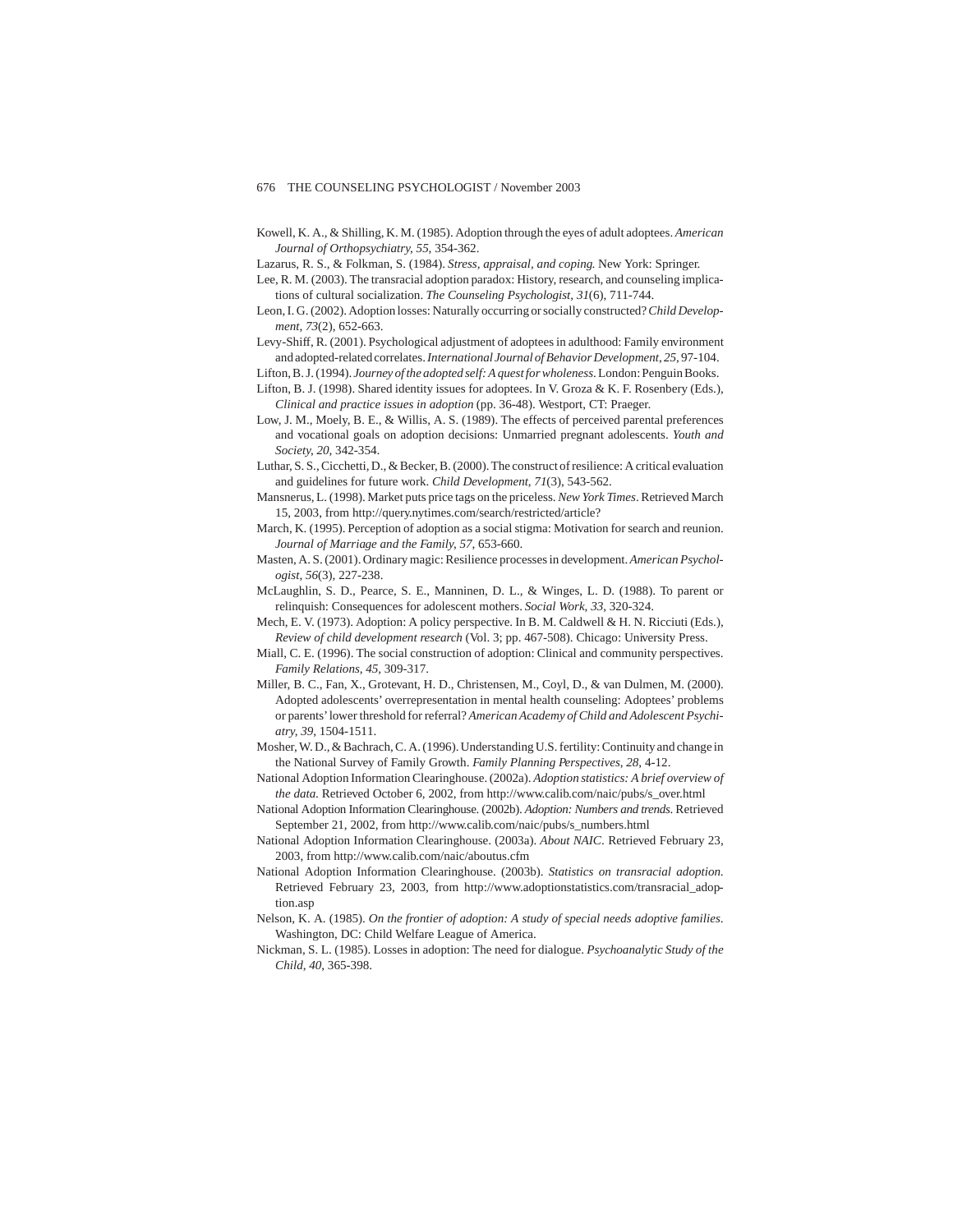- O'Brien, K. M., & Zamostny, K. P. (2002). *The life cycle of adoptive families: Future directions for counseling psychologists*. Paper presented at the annual meeting of the American Psychological Association, Chicago.
- O'Brien, K. M., & Zamostny, K. P. (2003). Understanding adoptive families: An integrative review of empirical research and future directions for counseling psychology. *The Counseling Psychologist, 31*(6), 679-710.
- Pacheco, F., & Eme, R. (1993). An outcome student of the reunion between adoptees and biological parents. *Child Welfare*, *72*, 53-64.
- Pavao, J. M. (1992). Normative crises in the development of the adoptive family. *Adoption Therapist*, *3*, 1-4.
- Pavao, J. M., Groza, V., & Rosenberg, K. F. (1998). Treatment issues in adoption practice from a triad and systemic perspective. In V. Groza & K. F. Rosenberg (Eds.). *Clinical and practice issues in adoption* (pp. 157-166). New York: Praeger.
- Pinderhughes, E. E. (1996). Toward understanding family readjustment following older child adoptions: The interplay between theory generation and empirical research. *Children and Youth Services Review*, *18*, 115-138.
- Reitz, M., & Watson, K. W. (1992). *Adoption and the family system: Strategies for treatment*. New York: Guilford.
- Roberts, D. (2001). *Shattered bonds: The color of child welfare*. New York: Basic Books.
- Rosenberg, E. B. (1992). *The adoption life cycle: The children and their families through the years*. New York: Free Press.
- Rosenthall, J. A. (1993). Outcomes of adoption of children with special needs. *The Future of Children*, *3*, 77-88.
- Rosenthall, J. A., & Groze, V. (1992). *Special needs adoption: A study of intact families*. New York: Praeger.
- Sachdev, P. (1992). Adoption reunion and after: A study of the search process and experience of adoptees. *Child Welfare*, *71*, 53-68.
- Sass, D. A., & Henderson, D. B. (2000). Adoption issues: Preparation of psychologist and an evaluation of the need for continuing education. *Journal of Social Distress and the Homeless*, *9*, 349-359.
- Schechter, M. D. (1960). Observations on adopted children. *Archives of General Psychiatry*, *3*, 21-32.
- Schechter, M. D. (1970). About adoptive parents. In E. J. Anthony & T. Benedek (Eds.), *Parenthood: Its psychology and psychopathology* (pp. 353-371). Boston: Little, Brown.
- Schechter, M. D., & Bertocci, D. (1990). The meaning of search. In D. M. Brodzinsky & M. D. Schechter (Eds.), *The psychology of adoption* (pp. 62-92). New York: Oxford University Press.
- Silin, M. W. (1996). The vicissitudes of adoption for parents and children. *Child and Adolescent Social Work Journal*, *13*, 255-269.
- Silverstein, D. N., & Kaplan, S. (1988). Lifelong issues in adoption. In L. Coleman, K. Tilber, H. Hornby, & C. Boggis (Eds.), *Working with older adoptees: A source book of innovative models* (pp. 45-53). Portland: University of Southern Maine.
- Singer, L., Brodzinsky, D. M., Ramsay, D., Steir, M., & Waters, E. (1985). Mother-infant attachment in adoptive families. *Child Development*, *56*, 1543-1551.
- Smith, D. W., & Brodzinsky, D. M. (2002). Coping with birthparent loss in adopted children. *Journal of Child Psychology & Psychiatry & Allied Disciplines*, *43*, 213-223.
- Smith, D. W., & Brodzinsky, D. M. (1994). Stress and coping in adoption: A developmental study. *Journal of Clinical and Child Psychology*, *23*, 91-99.
- Smith, S. L., & Howard, J. L. (1999). *Promoting successful adoptions: Practice with troubled families*. Thousand Oaks, CA: Sage.